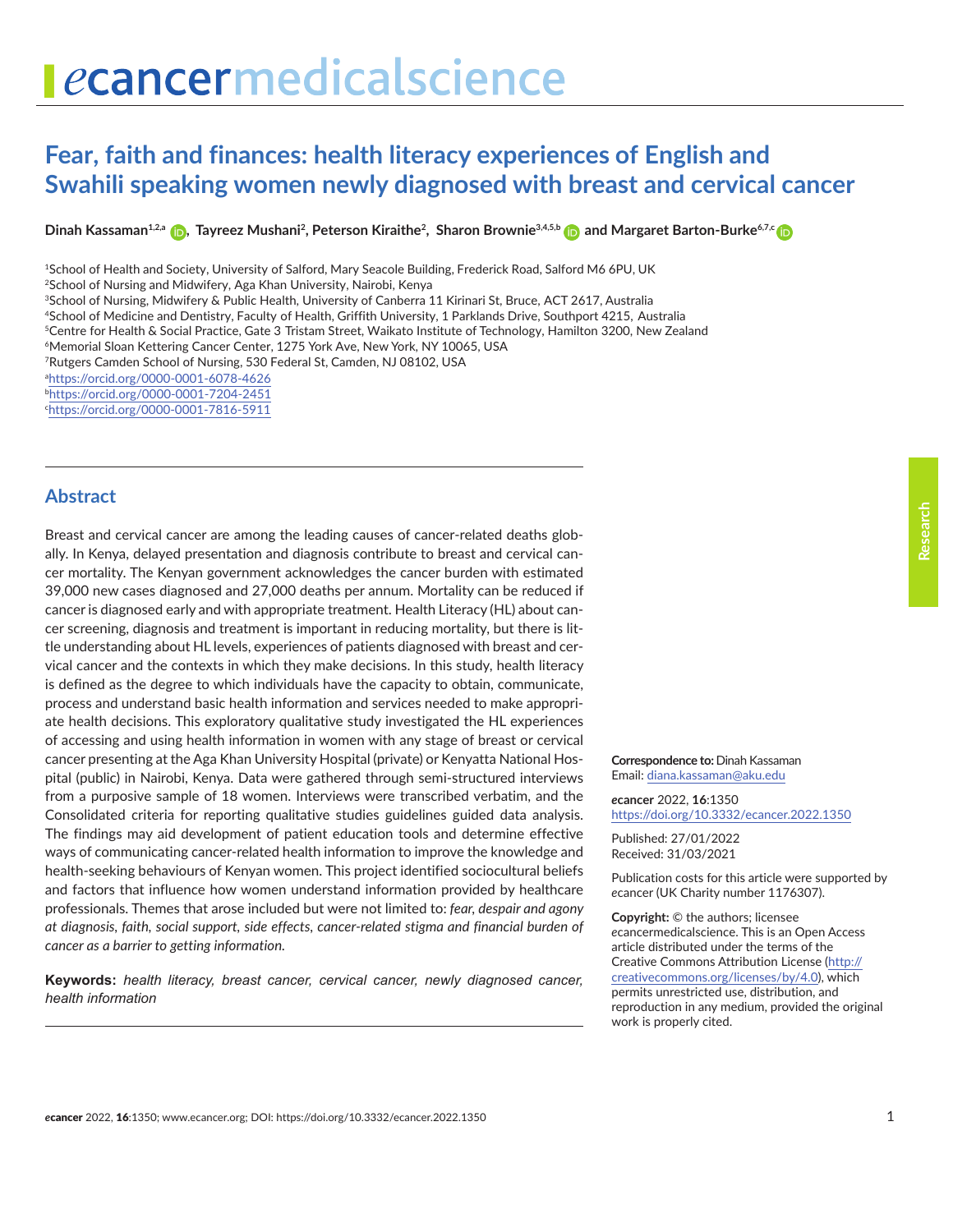### **Background**

The World Health Organization reports that global mortality from cancer exceeds that of HIV, Malaria and Tuberculosis combined [\[1\]](#page-11-0). Furthermore, the rise in non-communicable diseases including cancer is burdening Lower-Middle Income Countries such as Kenya, at a greater rate than the western world [\[1\].](#page-11-0) Government leaders and Ministry of Health officials in Kenya acknowledge the increasing burden of breast and cervical cancer and the need to strategically focus resources on prevention, early detection and treatment [\[2, 3\].](#page-12-0) The government identifies cancer as a priority and is committing resources to prevention, detection and treatment; however, without research about health literacy (HL) in Kenya, the limited resources may be ineffective to the nation.

Cancer is the third leading cause of death in Kenya with 70%–80% of cancers diagnosed in late stages of the disease [\[4, 5\].](#page-12-0) The Kenyan government acknowledges the cancer burden with estimated 39,000 new cases diagnosed and 27,000 deaths per annum. Breast and cervical cancer have rates of 23.3% and 20%, respectively, and this incidence may be attributed, in part, to a lack of HL and cancer awareness [\[4, 5\].](#page-12-0) The Institute of Medicine defines health literacy as 'the degree to which individuals have the capacity to obtain, communicate, process and understand basic health information and services needed to make appropriate health decisions'. Thus, HL is a public health issue [\[5, 6\]](#page-12-0), with inadequate knowledge identified as a barrier to cancer screening in Kenya [\[6\].](#page-12-0) With poor knowledge about screening, risk factors, symptoms, signs, treatment and prevention of cancers reported [\[6,](#page-12-0) [7\],](#page-12-0) there is a need for increased patient awareness and educational programmes to improve effective diagnosis and management of cancers [\[7\]](#page-12-0). While studies related to cancer patient education [\[8,](#page-12-0) [9\]](#page-12-0) highlight the need for increased patient education and effective tailored teaching programmes [\[10\]](#page-12-0), there is a paucity of research on cancer-related HL to inform current health care in Kenya. Significant changes in global healthcare delivery over the past few decades have caused a shift towards a patient-centred care [\[11\]](#page-12-0). This means that patients need an understanding of health information to make important decisions about disease prevention, screening and treatment. However, patient-centred care can be compromised when health care providers cannot draw upon contextualised research [\[2\]](#page-12-0) to understand HL. This paper is part of a wider study which explored, assessed and consolidated cancer-related HL information across the illness trajectory among women diagnosed with cancer of the breast or cervical in Kenya. In this study, we focused on how some of the sociocultural beliefs of Kenyan women affected their understanding of the information provided to them by healthcare professionals throughout the cancer journey.

Hence, this study aimed at examining the role played by (some) socio-cultural beliefs and support in the women's understanding of the information provided to them by healthcare professionals throughout their cancer journey.

### **Methodology**

A purposive sample of 18 women receiving treatment at the Aga Khan University Hospital or Kenyatta National Hospital and treatment centre in Nairobi was sought for a three-stage interview process, specifically: at diagnosis, a follow-up interview at 4–6 weeks post diagnosis and a final interview at 12 weeks post diagnosis. Women were invited to participate in the semi-structured interviews if they were of Kenyan descent, diagnosed with stage 1–4 of breast or cervical cancer as a primary malignancy and spoke English or Kiswahili (Kenyan National language). An interview schedule (Appendix A) guided the data collection. The second and third interviews were informed by the findings from the first interview and were tailored to the individual participants. The original semi-structured questions and prompts explored the personal experience of a woman undergoing cancer treatment, her cancer information needs, the impact on her family and/or community and her thoughts about health information. Interviews were conducted in English and Swahili, audiotaped, transcribed and reviewed by the investigators for accuracy. Ongoing analysis continued between each in-depth interview. Preliminary notes, themes, hunches, interpretations and ideas were written in a notebook and became part of the data. All tapes were transcribed, reviewed and amended to include verbal and non-verbal cues such as pauses, laughter or other emotion that were expressed during the interviews. Conduct of the study and reporting of results followed standards for qualitative research (Standards for Reporting Qualitative Research).

Ethical approval was obtained from the University of Salford Ethics committee, the Institutional Ethics Review Committees of the Kenyatta National Hospital and Aga Khan Hospitals, and a research permit from the National Commission for Science, Technology and Innovation (NACOSTI). The Participant Information Sheet (PIS) and informed consent (Appendix B) explained the purpose of the research, the benefits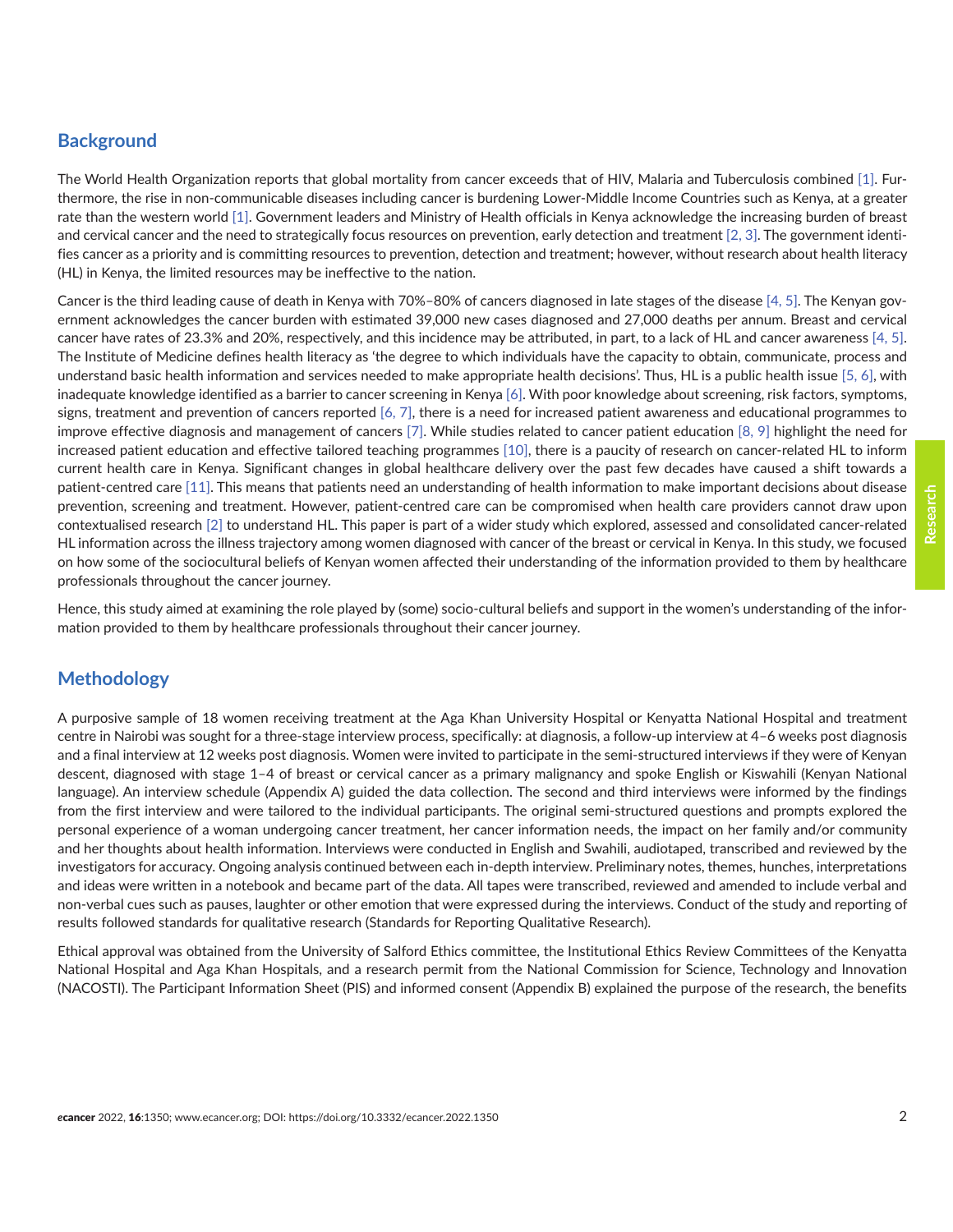and any anticipated risks. The consent to use their information to publish was also included. Confidentiality, anonymity, privacy, dignity, respect and trust were observed. Anonymity was achieved by having no names or any form of identification written on interview guide; only number codes were used to protect the subjects. Participants had the right to withdraw any time without giving any explanation or not answering a question one was not comfortable with. An interview guide (Appendix B) was designed to explore and describe HL regarding breast and cervical cancer within a Kenyan context. Structured questions focused on a woman's sources of information, understanding and beliefs about cancer, interpretation of the information provided by health care professionals concerning diagnosis and planned treatment and perceived educational needs.

### *Data analysis*

The data analysis, write-up and publication of this research project followed the recommendations in the Consolidated criteria for reporting qualitative studies Guidelines [\[12\].](#page-12-0) Data analysis had three components – initial, ongoing and final. Initial data analysis began while listening in the interview for conversational elements like inconsistent, vague or cryptic comments. Analysis criteria for the interviews included frequency, extensiveness, intensity and specificity. Interviewers sought a depth of responses by having the woman describe the personal context for her response. Study team members read transcripts and listened for 1) Frequency – how often or frequently is a point being made; 2) Extensiveness – how extensively does she describe specific aspects of provided health information; 3) Intensity – how intensely are certain topics discussed and 4) specificity – how specific is the discussion about the health information. Final analysis includes analysing data (tapes, transcripts, notes) as complete data. The data were reviewed for within interview findings, across-interview findings and between-interview findings. The analysis ensured the reliability, validity and trustworthiness of the data and the study conclusions.

### **Findings**

### *Participant demographics*

The sample consisted of 18 Kenyan women diagnosed with breast and cervical cancer being treated at either Aga Khan or Kenyatta National Hospital in Nairobi, Kenya.

### *Study sample description*

[Table 1](#page-3-0) shows the sociodemographic characteristics of the participants. From the original sample, two women died after the first interview and one withdrew. Their interview data were not included in the final analysis.

### *Main findings*

There were six themes that emerged from the study data. The terms *faith, fear* and *finances* were themes that were mentioned by most of the women in the sample. Other themes were items *like stigma, social support* and *side effects of treatment*. The key quotations included are brief but are the powerful words the women used as they shared their perspectives. The participants are identified based on the hospital they attended (public or private) and their diagnosis (breast or cervical cancer) [\(Table 2\)](#page-3-0).

### **Faith**

In this study, faith was consistently mentioned by all participants. Faith is defined as a belief in a higher spiritual being [\[13\].](#page-12-0) The term faith is frequently interchanged with the term religion, which refers to a belief system. Faith can likewise mean trust in a non-religious entity and includes the commitment an individual has towards oneself, other individuals and the universe to practice what they believe in [\[14\]](#page-12-0). Spirituality goes hand in hand with faith and it refers to the reason of one's existence, the meaning and values to which one ascribes [\[13\].](#page-0-0)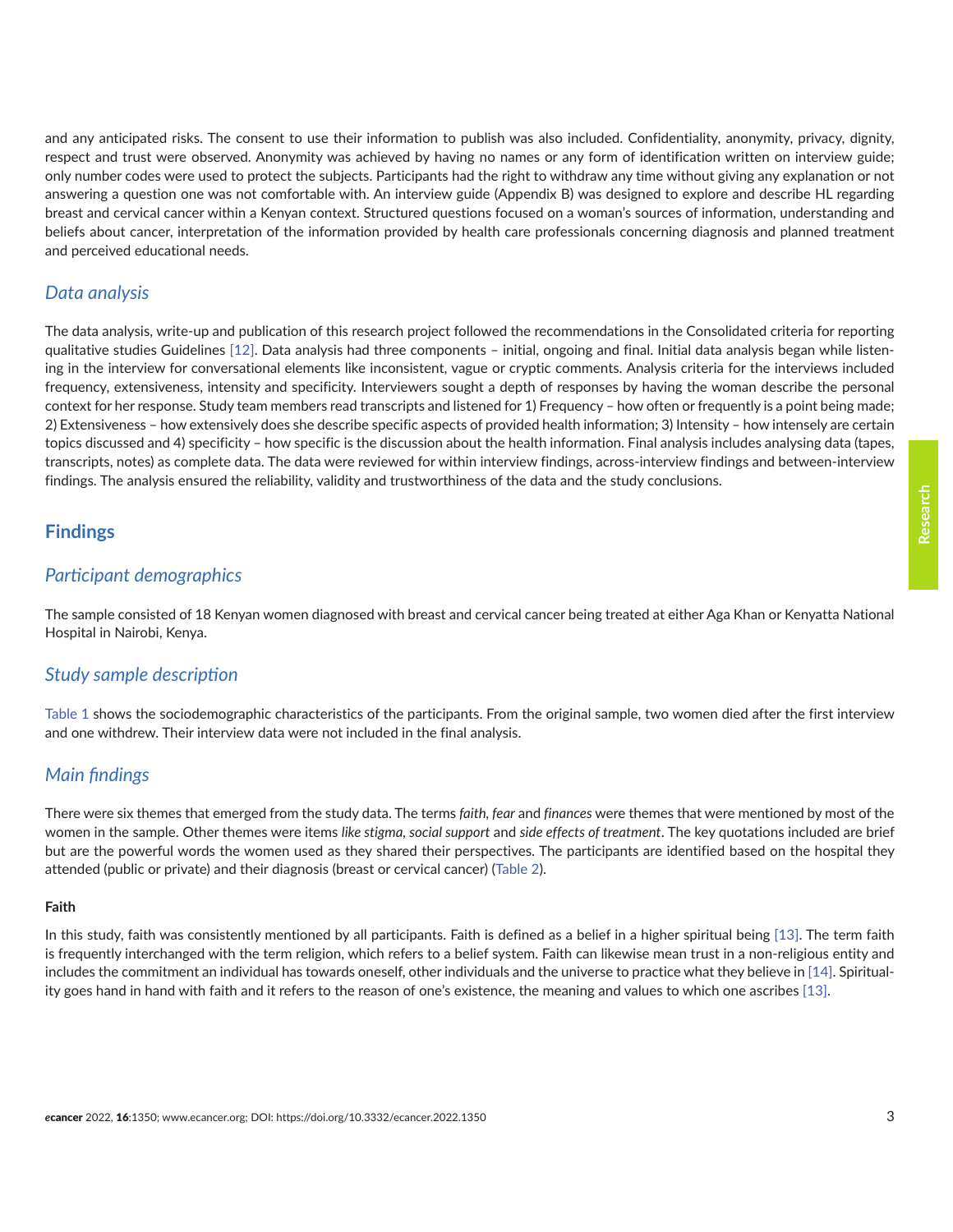| Characteristic $(N = 18)$ | Description                       | $100.00\%$ (N = 18) |
|---------------------------|-----------------------------------|---------------------|
| Age                       | Average age                       | 45.33 years         |
| Religion                  | Muslim                            | $(5.56\%) N = 1$    |
|                           | Christian                         | $(94.44\%) N = 17$  |
| Education                 | Primary level education and below | $(11.11\%) N = 2$   |
|                           | Secondary school level drop out   | $(5.56) N = 1$      |
|                           | Secondary school level            | $(50.00\%) N = 9$   |
|                           | College/university level          | $(33.33%) N = 6$    |
| Marital status            | Single                            | $(5.56\%) N = 1$    |
|                           | Married                           | $(83.33%) N = 15$   |
|                           | Separated                         | $(11.11\%) N = 2$   |
| Type of marriage          | Monogamous                        | $(77.78%) N = 14$   |
|                           | Polygamous                        | $(5.56\%) N = 1$    |
|                           | No response                       | $(16.67%) N = 3$    |
| Work status               | Full time                         | $(50.00\%) N = 9$   |
|                           | Part time                         | $(11.11\%) N = 2$   |
|                           | Retired                           | $(5.56\%) N = 1$    |
|                           | Not working                       | $(33.33%) N = 6$    |
| Wage level                | High                              | $(11.11\%) N = 2$   |
|                           | Middle                            | $(50.00\%) N = 9$   |
|                           | Low                               | $(38.89%) N = 7$    |
| Residence                 | Rural                             | $(50.00\%) N = 9$   |
|                           | Urban                             | $(50.00\%) N = 9$   |

### <span id="page-3-0"></span>**Table 1. Participant characteristics.**

**Table 2. Distribution of patients across the public and private hospitals.**

|                 | Private (Aga Khan) | Public (Kenyatta) |
|-----------------|--------------------|-------------------|
| Breast cancer   |                    |                   |
| Cervical cancer |                    |                   |
| Total           |                    |                   |

The women understood faith to be important but also saw it as central to their cancer diagnosis and treatment. They consistently believed that God was their guide. They believed that God gives the disease and would provide a cure/treatment. This belief was the reason for their delay after discovering the lump.

*My daughter told me, No mum. There is God in heaven, it shall be well. So, even that is what made me to stay for all that long not taking any action towards that lump (Private hospital participant 1 with breast cancer)*

Cancer was seen as an opportunity to trust and demonstrate how God enables patients to find meaning in their suffering. Participants lived with hope for the future and trusted in the mighty power of God even when everything seemed futile. A majority of the participants alluded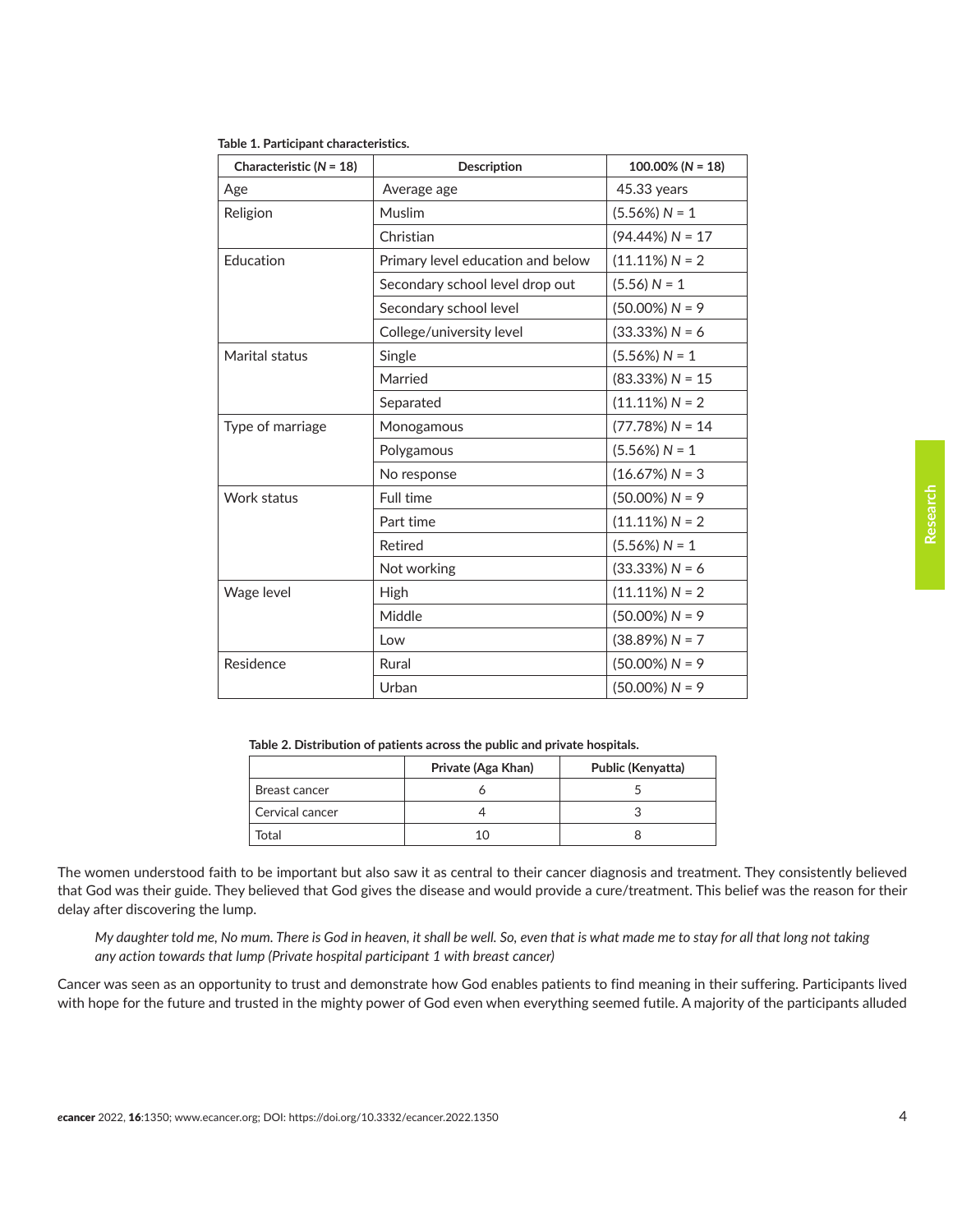to their faith as a major coping strategy once they were diagnosed with cancer. Thus, suggesting that faith was also a support mechanism; women consistently referred to God as a guide, protector and helper throughout the treatment journey.

God is there, I remember there is somebody, there is somebody who told me that God is there (Private hospital participant 6 with breast *cancer)*

Participants mentioned the threat to their well-being that comes with a cancer diagnosis along with the challenges related to treatment, but the faith that God would not leave them at their time of need was comforting. The sense of trust, hope and reliance in their faith gave these women strength to cope immediately after a cancer diagnosis.

*…..But because I am a Christian, I said even though I am going to die ... I am not going to be afraid (Private hospital participant 1 with breast cancer).*

Individuals who encounter difficult situations like a cancer diagnosis seem to benefit when using their faith and belief in God. One woman recalled the time the doctors at a mission hospital broke the news that she had cancer. Their reference to God resonated well with her faith.

*… we know you are a Christian and you really pray God and I said ooh yes, I believe in my Lord Jesus in all my life, and I thank him even for whatever am going through right now……… so the doctor said that is very good and even its encouraging and that is now when they started analyzing the results. They told me Mama the biopsy results have cancer but mama do not worry, thank God, we are going to treat you. I said yes (Private hospital participant 5 with breast cancer).*

The women in the study were from both Muslim and Christian backgrounds and they described a unique connectedness to God after the cancer diagnosis. Participants had a positive attitude stating that their faith had grown after the cancer diagnosis. They quoted verses that gave them hope and encouragement.

*And also he then tells me, I should not be troubled I my heart but is should trust God, so I remembered …and also in Psalms 12:6 he says*  even when I pass in the valley of the shadow of death, the shadow of death I shall not fear, because the Lord is there, he comforts me. *All along, I have experienced strength, which is not mine. So I have learnt to stand still and see the salvation of the Lord (Private hospital participant 5 with breast cancer).*

*But I told God you are the one I put my trust in you for I believe that you will heal me.*

*I only say one word that doctor treat but God heals. (Public hospital participant 7 with breast cancer)*

A participant from the Muslim faith stated:

I just say it was God that I just landed to right hand so that the journey actually is easy. .....but I thank God because am not in pain (Pri*vate hospital participant 7 with breast cancer).*

### **Fear**

Fear permeates the transcripts experienced by most women in this study. In this study, fear is defined as a feeling of apprehension about an event or the outcome of an event [\[15\].](#page-12-0) Fear is seen in four different forms, fear at finding a lump, fear of death, fear of recurrence and fear of unknown. It should be noted that participants knew that cancer was a fatal disease that would lead to death and in their fear some used Christian scripture, stating that believers do not die.

Participants exhibited fear when they first identified a lump in their breast for they associated with breast cancer.

*……………… I could tell they have found some cancer in the breast, so that's why I was anxious I wanted the doctor now to tell me whether the lump was cancerous or not (Private hospital participant 3 with breast cancer).*

*…………the first day I talked with my daughter because I just received a call informing me that a lady hanged herself because she has found she has a lump in her breast. So that moment I just stood up in front of my daughter and removed my blouse so, since in knew how to check on my breast I started doing checking. So it reached to a point I realized I have a lump and I told my daughter……… I called*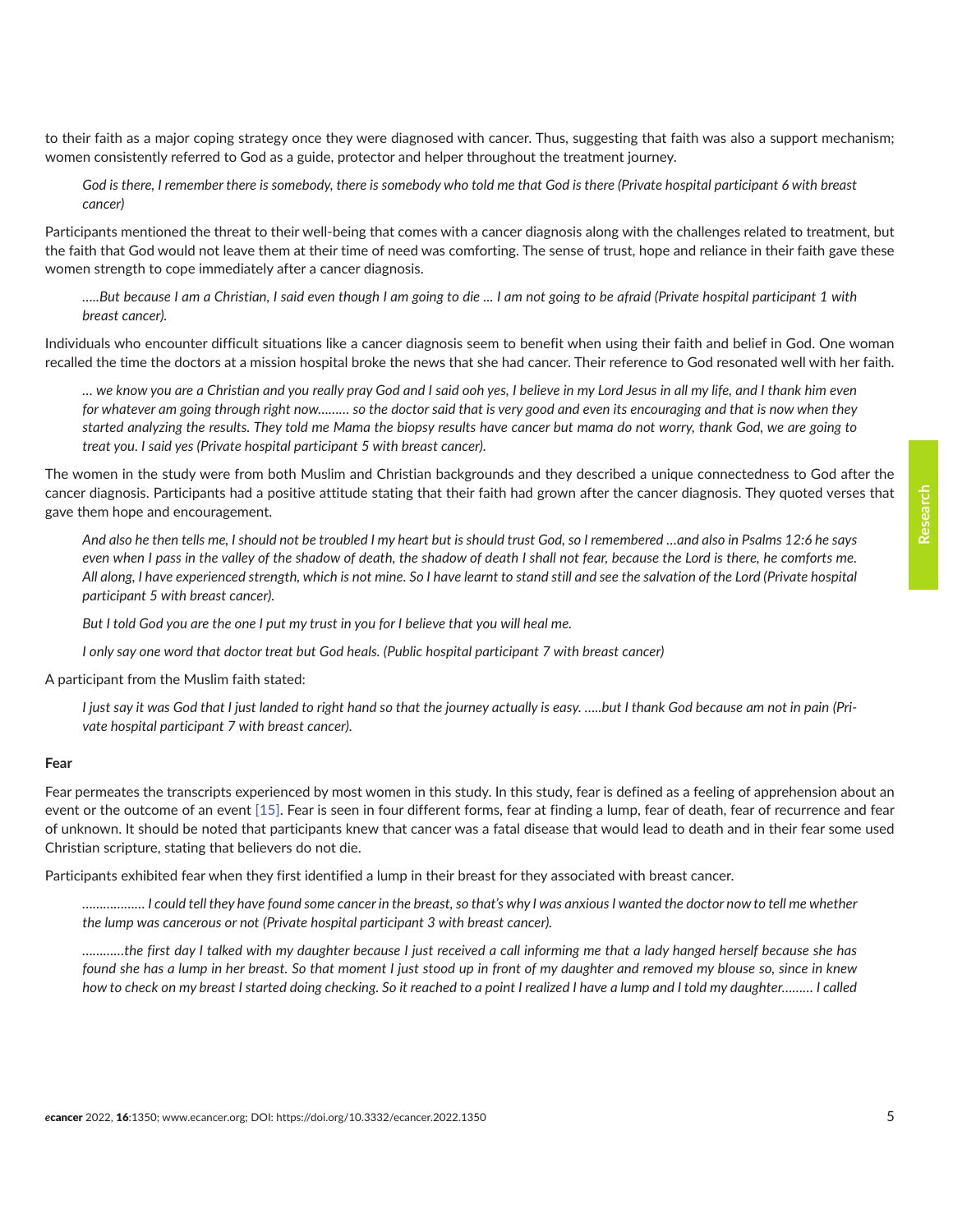*her by her name W! Imagine I have got a lump in my breast. Should I take a rope and hung myself (Private hospital participant 1 with breast cancer).*

Breast cancer magnifies ones' fear due to the location and symbolic nature of the breast [\[16\].](#page-12-0) The breast and cervical are termed private parts of the body and organs of posterity in the Kenyan culture. When women are faced with illness to these private parts, they are more likely to experience fear and anxiety.

*……When I was told I was positive, I was shocked and even cried. Because I thought I was dead. You know when we were schooling we were just saying, 'cancer is a killer disease'. At that hour I saw, I was dead!..... (Private hospital participant 2 with breast cancer).*

*……….when I was told I have cancer. In the first day it was very scary, very scary, and inside me I tried to think about it, I have heard about cancer. I have heard people dying of cancer and now I have the breast cancer …… (Private hospital participant 5 with breast cancer).*

Study participants expressed fear of recurrence of cancer during their interviews especially as they underwent their treatment. Some participants had challenges and delays in accessing treatment on time also expressed the fear of the metastasis of the cancer.

*…….I was worried as much, as this is a disease, because of such disease people fear cancer and I was afraid it's multiplying…………….I was very shocked*

*..(Private hospital participant 9 with cervical cancer).*

*……….Am saying damages like you see, like this lump, I have been late for drugs it seems like I will be amputated the entire organ. And also sometimes I find myself swollen at my armpits and those are the damages I have witnessed about it………. (Public hospital participant 2 with breast cancer).*

Fear of the unknown is a type of fear that occurs in an individual when faced with uncertainty [\[17\]](#page-12-0). The fear of unknown was evident across study transcripts and was expressed as a result of women not knowing what caused the cancer, how it can be prevented from recurring and how treatment will affect them. Many women with advanced disease are more fearful of the treatment than the disease itself when they are not aware of the treatment procedures and the outcome.

 *………When I shared with my husband everybody was that there was a lot of fear, colleagues a lot of fear. It's only that one would not tell you outright that that was cancer bout there was a lot of fear from whatever expression you would tell exactly it was cancer…and the treatment is complicated……. (Private hospital participant 3 with breast cancer).*

### **Finances**

Cancer treatment is expensive, but treatment is especially difficult when patients are diagnosed in sub-Saharan Africa where majority live on less than a dollar per day [\[18\]](#page-12-0). Finances and the financial burden of cancer could be found in almost every interview. Finances, in this study, are defined as the amount of money needed to pay for diagnosis and treatment, as well as the costs necessary to pay for incidental items such as transportation to the hospital, food during treatment and items that insurance does not cover. Participants stated:

*……..I was shocked because I didn't expect to have cancer. I got shocked for I knew my situation is bad for being the breadwinner now my life is ended with cancer….. (Public hospital participant 4 with breast cancer).*

*One was talking about the money that, it is expensive, cancer is an expensive disease (Private hospital participant 10 with cervical cancer).*

Participants talked about health insurance during diagnosis and treatment and a failure to adhere to their treatment schedule as they were short of finances to cover the treatment costs. Patients made a habit of calling each other if they did not come for treatment.

*There was one patient that we started chemo with, I normally take the phone numbers of other patients and do call them. So I called her the first time when I saw she had not come the first time, the second time I never saw her so I called her and asked her what was the problem and she told me, my friend, it's not my will, I could have desired to come but money is an issue for buying those drugs. Even the bus fare to come to the hospital I do not have (Public hospital participant 1 with breast cancer).*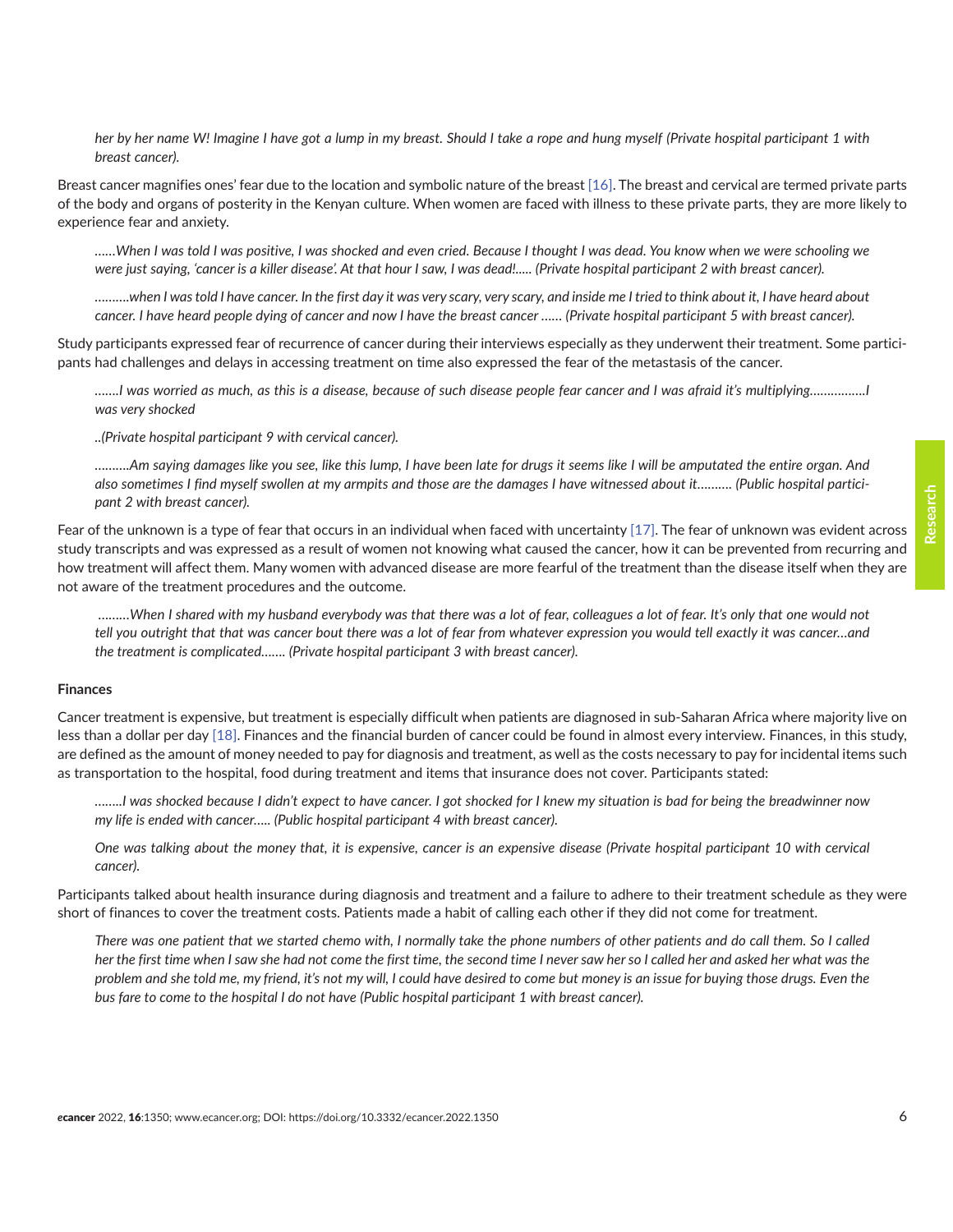It is important to understand the health insurance within Kenya and how that insurance finances the costs for women diagnosed with breast or cervical cancer. All study participants had the National Hospital Insurance Fund (NHIF) coverage that took care of some treatment costs. There were participants with NHIF but there were others whose NHIF was not current and had problems in meeting their treatment cost. Overall, cancer patients in Kenya have various levels of insurance coverage ranging from no coverage to comprehensive coverage [\[19\]](#page-12-0), all of which impact treatment outcomes.

*…. When I ask others for the help, others tell me to use the NHIF card ………… {participant talked very softly that the statement couldn't be audible) (Public hospital participant 4 with breast cancer).*

*Then the other lady sitted next started to explain to me the issue of Texas telling me to go Texas when I come and they say that there are no drugs in Kenyatta I just go to Texas and I will fill the NHIF form and I will be issued with the drugs. Then I saw that the discussion helped to know that. (Public hospital participant 4 with breast cancer).*

Some participants reported having missed their treatment for they had not/could not pay for NHIF insurance premiums, which jeopardised their treatment schedules. They also reported a recurrence of the cancer after finishing their scheduled treatment plan or due to interference of their treatment schedule by lack of funds to meet treatment cost

'*It is not really what the disease per se but the expense, it is a very expensive disease to treat…….. the lady kind of what stopped treatment because she what kind of said what she couldn*'*t afford what a treatment (Private hospital Participant number 7 with breast cancer).*

One participant delayed to start treatment because of a doctor's strike at the public hospital.

*I had breast pains and something had swelled inside. At that time, there was a doctor strike and I was much troubled there. I was a bit in pain but was prescribe some pain killers by the doctor. After the biopsy, the results came out and I picked results, when results were to be read to me it was a problem for there was no doctor to read for me for about three weeks without results being interpreted to*  for me. After that, the doctors resumed from the strike and I come and results were interpreted to for me. When I come I did not have *money, they wanted one thousand one hundred shillings (USD 11) which I did not have at that moment. (Public hospital participant 4 with breast cancer).*

*Because my husband told me that we had also to go for the hospital. To go to the hospital. But we didn*'*t had money. So we were waiting for the time maybe when we would have money. And then I would go to the hospital (Private hospital participant 10 with cervical cancer).*

The costs of cancer were direct and indirect. Some of the direct costs for cancer treatment included women purchasing needles for diagnostic biopsy and the cancer chemotherapy. Once again the costs outspent the costs of living in Nairobi, Kenya [\[19\]](#page-12-0). The indirect costs of cancer included transportation to and from the hospital and the hospital stay.

*They told me that the treatment of cancer is a bit high it cost a lot of money. The doctor told me now you just go and break the news to the people that would help you, maybe your family because the cost of treatment of cancer is a bit high. It will cost you much. I didn*'*t know what to do (Private hospital participant 10 with cervical cancer).*

A cancer diagnosis and treatment were highlighted as a financial strain with financial support often needed as a result of time lost from work.

*I have gotten a support which has been through talks and also monetary support from my friends (Private hospital participant 3 with breast cancer).*

*Finances required has been too much then the other burden is that I am not working ….. (Public hospital participant number 5 with breast cancer).*

*When I went to start the drugs, it wasn*'*t it cheap! for I didn*'*t have the money. I went there and I was prescribed the drugs but I didn*'*t have the money. (Public hospital Participant number with 4 breast cancer).*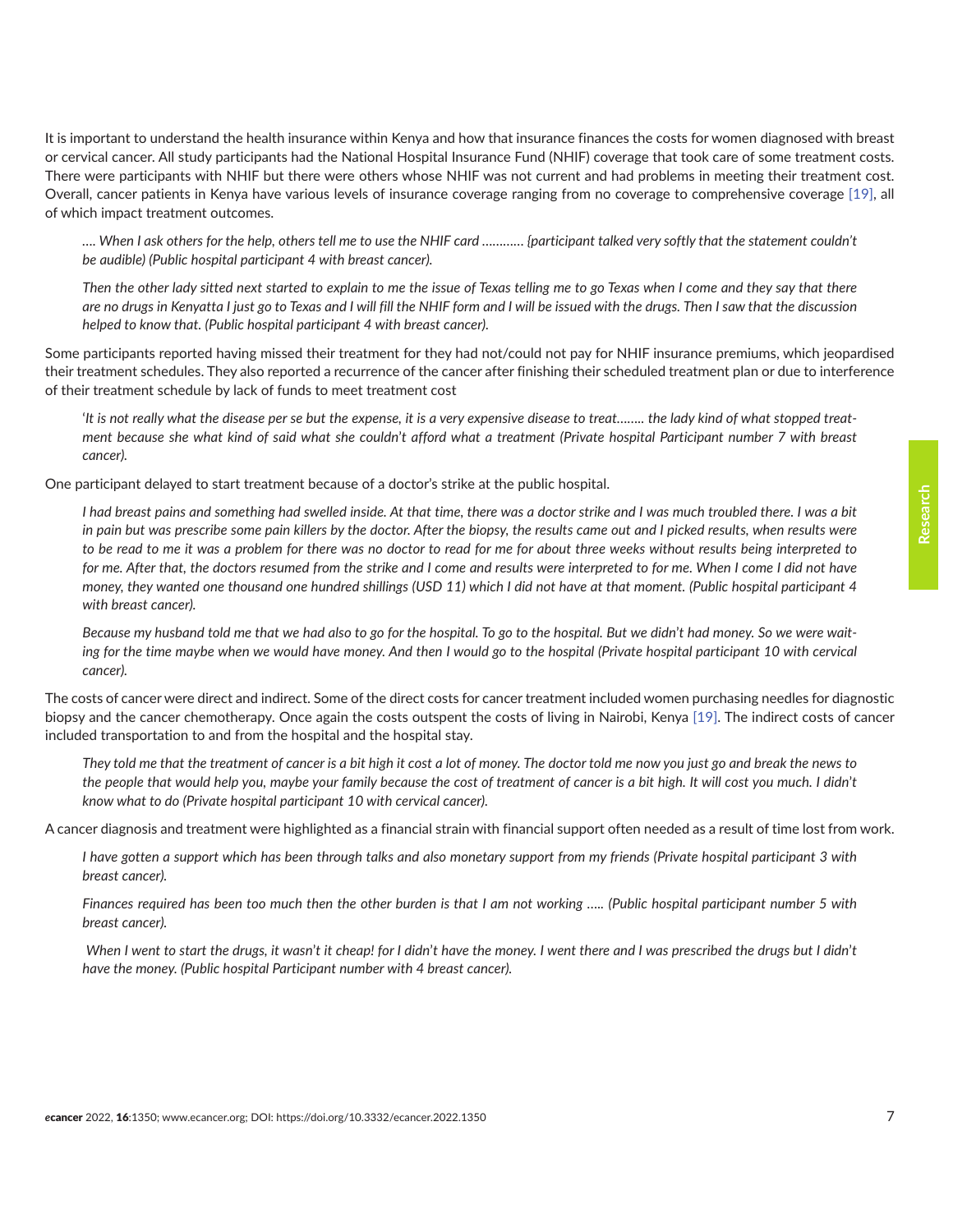*It is not really what the disease per se but the expense, it is a very expensive disease to treat (Private hospital Participant number with 7 breast cancer)*

The cost of cancer was variable, but women felt that being cared for by others; either through provision of material things or necessary information helped them cope in a difficult situation. Even when financial support was unavailable, the mere presence of a friend and positive encouragement was seen as helpful*.*

Yes, even if you are not given me something there is a something that you are giving. The encouragement (Private hospital participant *6 with breast cancer).*

### **Social support**

Kenyan woman receive support in a variety of ways and from many different sources. Support in this study is adopted from the definition by Katapodi *et al* [\[20\],](#page-12-0) who describe it as the interchange of services between at least two people, the provider and the recipient, with the intent of enhancing the recipient's well-being. The need for support was consistently expressed by participants from the point of diagnosis and throughout their treatment journey. Support came from many directions including family, friends, the clinical team and other patients. Husbands were referred to most frequently and identified as a major source of family support. Family support included that received from spouse, sisters, children, friends and other relatives.

*I have received a great support from my husband, and the way he has viewed it is that now that I have breast cancer, he is positive, and he is always encouraging me (Private hospital participant 3 with breast cancer).*

*So, I had my husband talk about to me because he was the only person that I was talking to (Private hospital participant 10 with cervical cancer).*

*My family members I can say it*'*s my husband because actually we took the task the two of us we used to comfort one another (Private hospital participant 1 with breast cancer).*

Sisters, children and in-laws were also highlighted as key supports within participant's family networks.

*They both comforted me. And this last-born son who is a police, who is working with the central bank he told me, most of his own colleagues are positive (Private hospital participant 2 with breast cancer).*

*They are my sisters. Do you know they are sisters, they can understand? (Private hospital participant 10 with cervical cancer).*

*And that why when I was done counseling, my mother in-law called me and told me that so and so from our village they do not have their breast for thirty years, another has forty years and at that time I told God instead of having all this stress….my pressure was high, and for all those that I have be told that they have been removed their breasts they are alive and you cannot know it. (Public hospital participant 2 with breast cancer).*

Friends also provided much support with indications that folks rallied around after a diagnosis became known and the need for support was understood.

*Ok. What has happened after the diagnosis I have gotten people becoming closer and closer to me, and we have…….they have been encouraging me and sharing a lot to me. Most of the people I can say that they are people who have shared with me, or those who know they have come closer to me. They have not left me alone, and distanced themselves from me but they have come to share. (Public hospital participant 1 with breast cancer).*

*My friends who we go to church with, and because where I come from we have some women who have under done through this cancer treatment they have lost their breast so when we are together and we were sharing (Private hospital participant 5 with breast cancer).*

Several participants also highlighted cancer survivor support groups as a helpful source of support.

*And doctor told me lest just go to the support group and when we went there we found about sixty women (Private hospital participant 10 with cervical cancer).*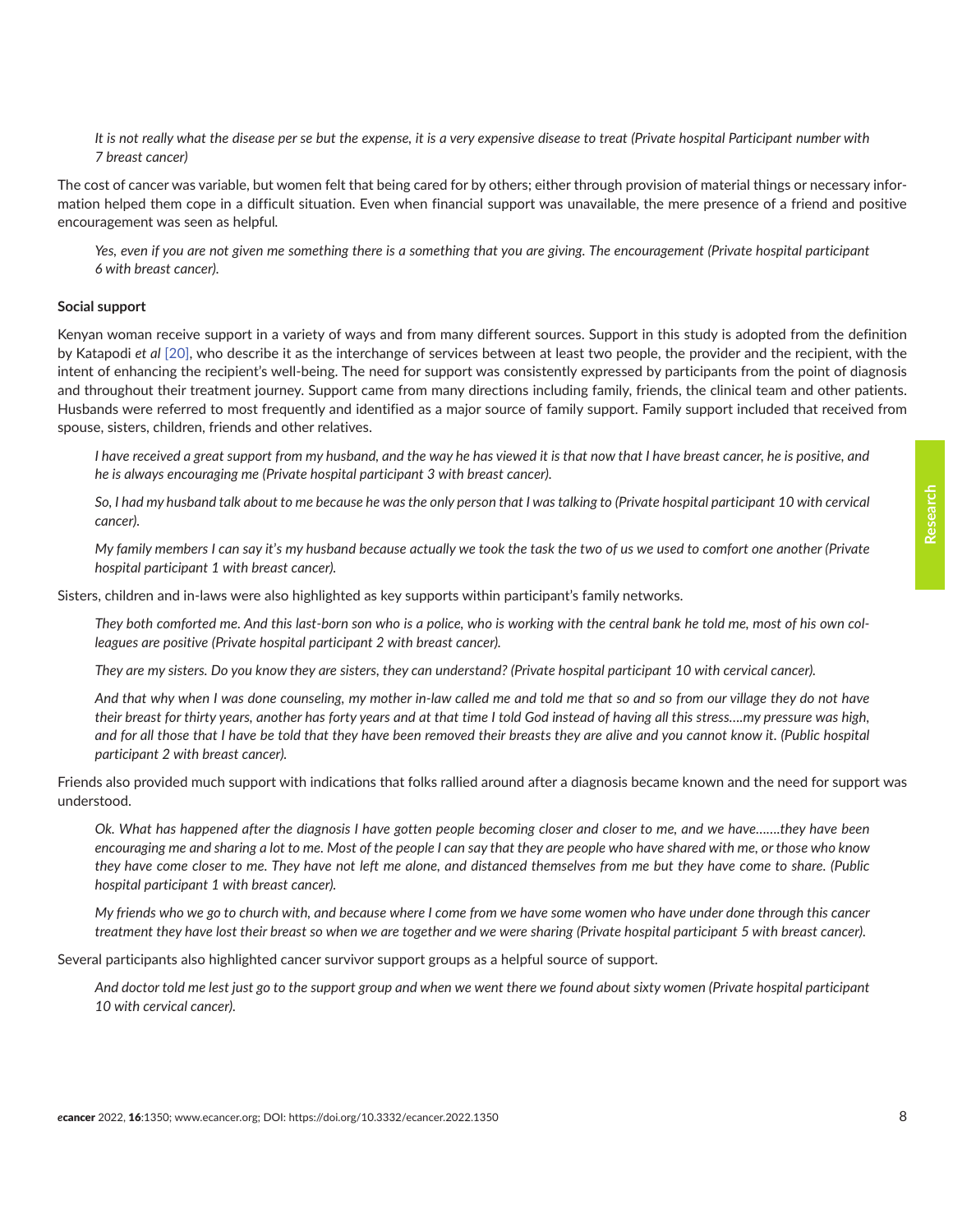*Yes it was beneficial. Because if it were not the ones who counseled me by telling me that I have a life to live after the surgery, and I am worthy person here on earth and if you have not finished his work you cannot die. Then I thought my life is worthy (Private hospital participant 1 with breast cancer).*

Participants noted that the way in which people spoke with them was helpful and supportive. Equally, positive encouragement was a valued support.

*The way she talked to me was able to put me at ease (Private hospital participant 7 with breast cancer).*

*Yeah, my friends are positive and thus we encourage each other. We encourage each other on who to be very positive about the disease (Private hospital participant 9 with cervical cancer).*

Even when financial support is unavailable, the presence of a friend and positive encouragement is seen as helpful.

*Yes, even if you are not given me something there is a something that you are giving. The encouragement (Private hospital participant 6 with breast cancer).*

In addition to support from others, a number of learned skills, such as meditation, were noted as a key source of support. Importantly, faith was identified as a major support, while finances led to another/separate theme. Both of these themes are identified earlier in this manuscript.

### **Side effects of treatment**

The theme of side effects is evident throughout the interviews. In this study, side effects are defined as the symptoms experienced by an individual, including effects on organ systems, sexuality and fatigue [\[21, 22\]](#page-13-0).

*…the doctor … she told me about the side effects. I didn't undergo some of the side effects … but … I went and both [bought] wig so that I may be covering my head (Private hospital participant 8 with breast cancer).*

Side effects mentioned most frequently by women include alopecia (hair loss), skin and nail changes, nausea and vomiting and fatigue. The women mentioned alopecia in this way:

*[I] don't have what my hair. Mmm but what I thank God because [I] am not in pain. What I keep on telling myself [I] am safe only hair (Private hospital participant 7 with breast cancer).*

They became concerned about infection, skin changes and nausea and vomiting:

*I should not be near a sick person. I should not be near many people I always have fresh air while in a room like this, the door should be open. Even I have kept on checking (Private hospital participant 2 with breast cancer).*

*am disturbed when I look at my skin it has started turning black (Private hospital participant 5 with breast cancer).*

*I had actually darkened but now they are coming back to normal. I am thanking God for that (Private hospital participant 7 with breast cancer).*

*You get depressed, you don't eat, you vomit. The nausea and vomiting … just too weak you can't [you] eat are just looking at people (Private hospital participant 9 with cervical cancer).*

*When I find myself vomiting I need to take a lot of water … also for food I should not fail to eat … but need to take food in small bits (Private hospital participant 4 with breast cancer).*

Another symptom that was discussed by our study participants was cancer-related fatigue. Fatigue is a 'distressing, persistent subjective sense of physical, emotional, and/or cognitive tiredness or exhaustion related to cancer or cancer treatment that is not proportional to recent activity and interferes with usual functioning' [\[23\]](#page-13-0).

*…there is no treatment for … being fatigued (Private hospital participant 7 with breast cancer).*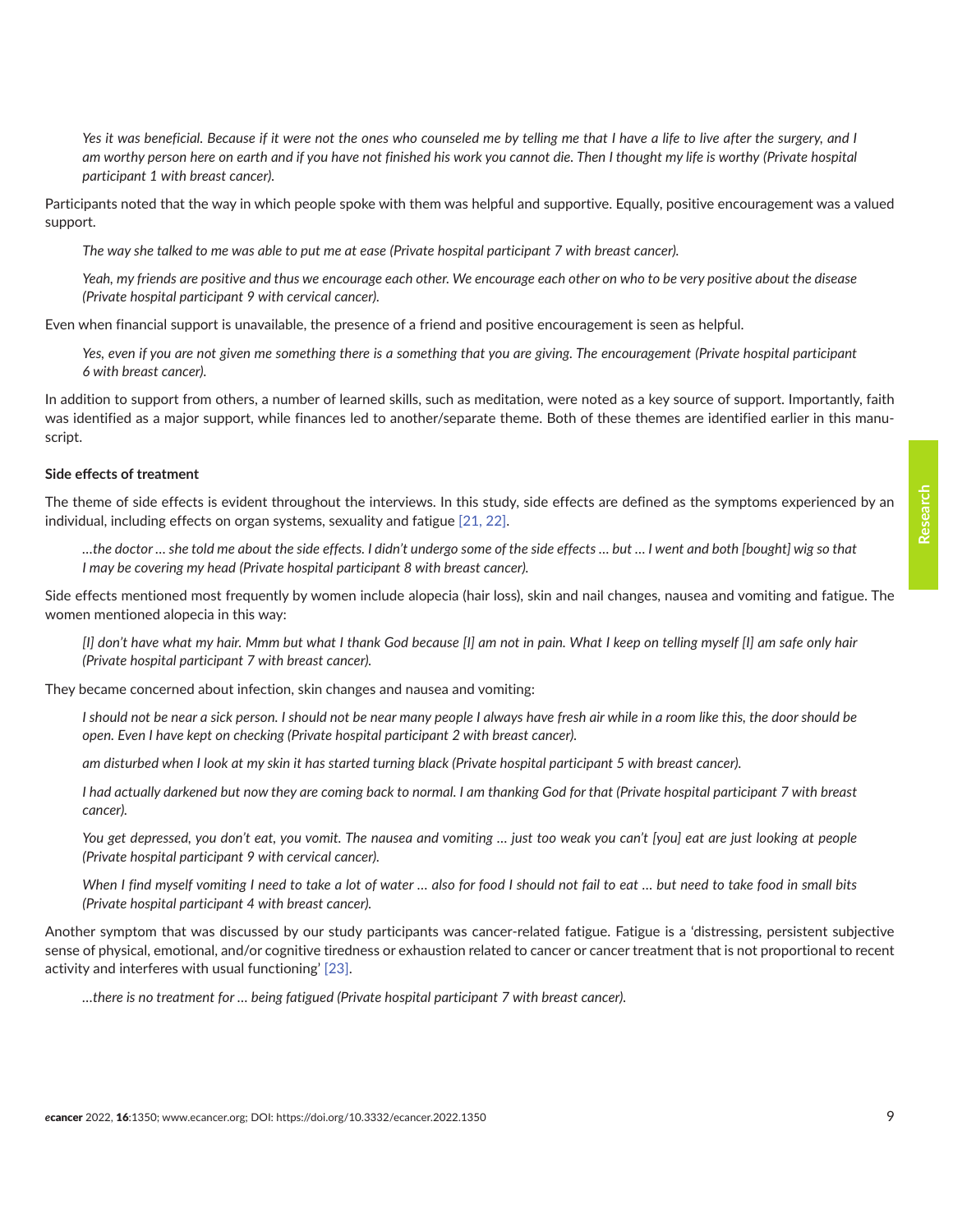*I do just go through what fatigue, but even at my worse am still able to walk. Yes, I feel it, but even at worse I can still [what] go to the school and get back to the house (Private hospital participant 7 with breast cancer).*

Women spoke about the importance of education about side effects and the impact of that education on them. They said the following:

Because when I started the first chemo they took me all through the information very well the side effects and everything so I had the *information (Private hospital participant 3 with breast cancer).*

*Because they told me about everything, before I could take my first, my first chemo (Private hospital participant 8 with breast cancer).*

*We need to be taught. Like the TV screen out there sometimes it shows some programmes … Instead it should be showing us programs related to cancer… (Private hospital participant 2 with breast cancer).*

*… I think I was given what a booklet … what talked about the side effects (Private hospital participant 7 with breast cancer).*

### **Discussion**

Majority of the women received the cancer diagnosis with shock and disbelief. These feelings were, however, countered by a hope that the cancer was a temptation that would be overcome if they held strongly to their faith in God. Consistent with prior research, whereas access to health information is an important factor for people to make decisions [\[24\],](#page-13-0) faith and religion also play a major role in how participants make decisions.

The expression of faith amongst participants is out of the actual scope of the study that was exploring sources of cancer information; yet it has an impact on participants' experience and perceptions of the information. Most notably, these findings highlight how faith played a role indirectly by giving them inner peace.

People who have a strong faith tend to live healthier lives since they experience higher levels of wellbeing, life satisfaction and happiness [\[25\].](#page-13-0) Additionally, they have better social support established through the religious group fellowship meetings, usually twice a week (Sundays and midweek). Among many East Africans, religion is communal, thus the frequent meetings of groups ascribing to the same faith. Faith also deters risky behaviours, thus people with a strong faith are highly not to smoke, drink or engage in risky sexual practices. Such people also have better compliance to medication since they believe that God heals them through the medicine. These findings reflect those of Canada *et al* [\[26\],](#page-13-0) who reported that faith had an indirect effect on physical and mental functioning. Among the Christians, a common belief is that as an individual you have to play your part, and then God completes it. This part is taking medication and adhering to instructions from the healthcare providers; God then completes the work of healing.

The literature reports a strong relationship between faith and quality of life. There is evidence from studies that cancer survivors who profess a faith report better quality of life [\[26\].](#page-13-0) However, the specific contribution of faith is not clearly understood. From this study, women expressed the comfort they got by believing in God, which reduced the burden of the cancer diagnosis and suffering caused by the side effects of chemotherapy and radiotherapy. This is similar to the findings of Polonyi *et al* [\[13\]](#page-12-0), who through a qualitative study explored African American breast cancer survivors' quality-of-life in the post-treatment period with a focus on social and spiritual wellbeing. In that study, a shared characteristic among the participants was the confidence the relationship with God gives to everyday living encounters. Their expressions exhibited confidence in God and confirmation that God was with them as they narrated their cancer experiences.

These results need further scrutiny, but there are some immediately dependable conclusions that faith and spiritual wellbeing have a positive impact on the patient's cancer journey. Further comfort is perceived from the women's description of how God would guide, protect and eventually heal them of the cancer. Some were confident that even if they died, they were close to God and would go to heaven. This study supports evidence from previous studies that people who believed in a higher being coped better with cancer [\[27\].](#page-13-0) There are several possible explanations for this: God guides them through the management of cancer, God provides for their treatment and He is in control of their lives and God had the healing powers. Surprisingly, even the uncertainty caused by a cancer diagnosis was accepted as God's way. A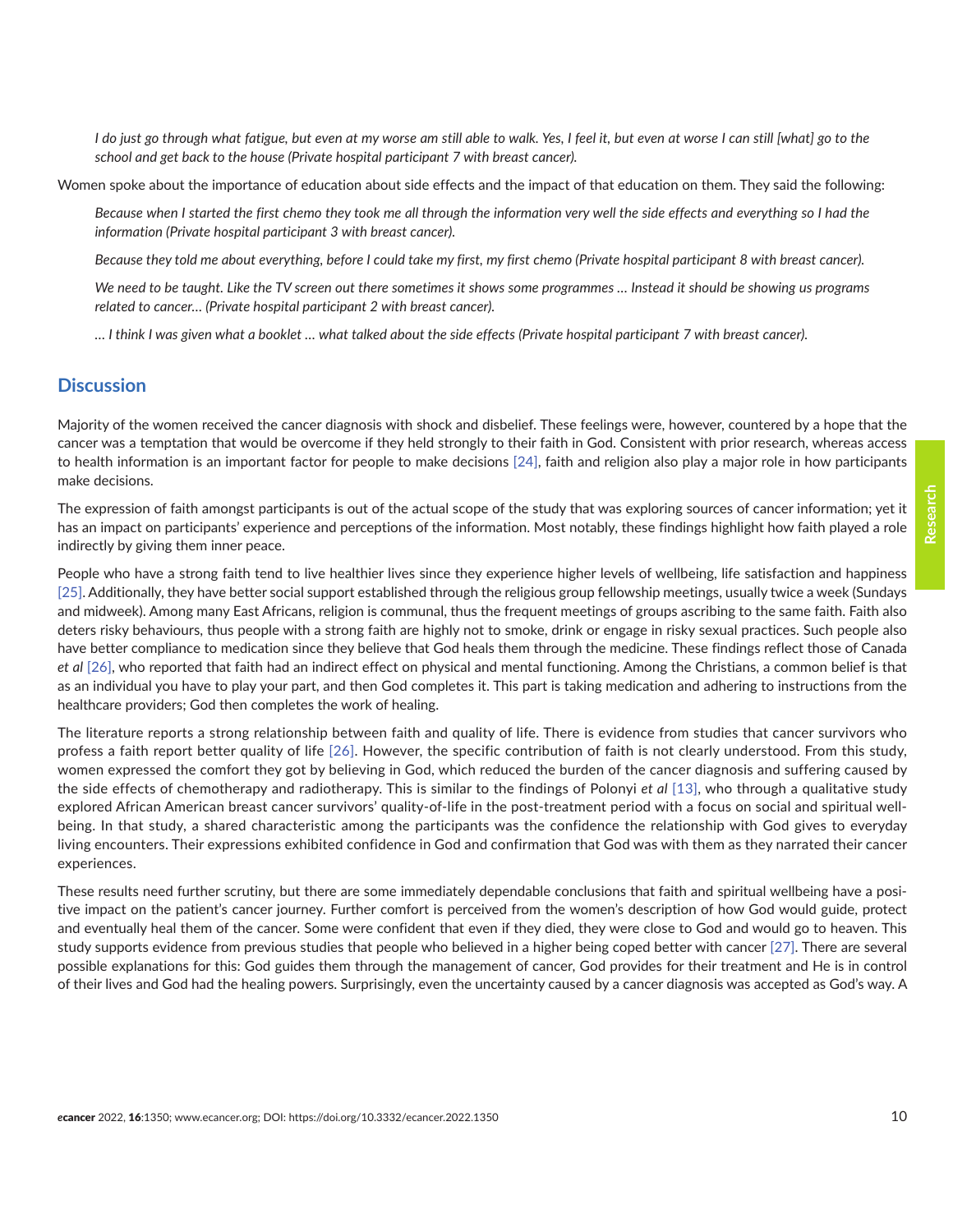likely explanation is that most religious groups believe that adhering to their faith and religion is not easy; thus they have to withstand trials and tribulations, which come in the form of illnesses.

It is noteworthy that in addition to faith, women in the study also drew strength from their support network consisting of their spouse, immediate family and women friends or 'sisters'. A possible explanation is that these networks may have given women the added strength to cope with the societal stigma of having cancer and with the obvious side effects such as alopecia. Additionally, the women received information from their social networks which helped them cope. Although this finding cannot be extrapolated to all participants, for example, the public hospital participant 5 with breast cancer had poor social networks and encountered challenges during treatment. This is because social networks play other roles, such as providing a contribution towards the finances needed for cancer treatment. These findings agree with those of previous studies [\[28–30\]](#page-13-0) which laud the contribution of social networks to cancer patients' wellbeing.

When the participants learnt of their cancer status, they despaired. This concurred with the findings of Kyota & Kanda [\[31\],](#page-13-0) on experiences of terminally ill cancer patients. Participants used religious faith [\[32\]](#page-13-0) in coping with the diagnosis and depended on it for comfort. The difficulty and lengthy treatment process for the cancer disease plus the treatment cost increase the feeling of fear and despair. Cancer is an expensive disease to treat. Large financial demands are placed on individuals and families in meeting the treatment cost and diagnosis for cancer.

Moreover, participants in this study, having had cancers of the cervical and breast, which are termed as 'private parts', presented with fear for they were not aware of how their partners and society would perceive their cases. The possibility of losing or have a medical procedure done to the organs with unprecedented outcomes added stigma on patients. Fear of death cut across the transcripts in this study. Fear seemed to be an original theme for most women, but the fear of death was aggravated after receipt of diagnostic results [\[33\]](#page-13-0) state that thoughts of death and anxiety are common phenomena expressed by patients with terminal illness.

The social system supporting cancer patients is of great significance in ensuring the patient access health care and pulls through the treatment process. Close family members like husbands, children, in-laws and siblings were well noted to have formed the patient support system. They offered emotional and financial support to cancer patients. This helps to improve the patient's emotional well-being [\[33\]](#page-13-0).

These findings revealed that cancer care and management are a costly endeavour that requires extensive testing prior to diagnosis confirmation and throughout the treatment journey. Even after the rigorous diagnostic procedures, cancer patients were apprehensive of the results of their diagnosis. These results were devastating for the participants, creating anxiety and a sense of fatalism. Most of the participants verbalised that being diagnosed with breast cancer was a death sentence. Better mental preparation for women diagnosed with breast or cervical cancer is required prior to disclosing the cancer diagnosis. The findings support findings from previous studies [\[34–36\]](#page-13-0) which examined the factors that affect cancer awareness, diagnosis and treatment. According to the results of this study, women with breast or cervical cancer have a number of needs, with financial needs being the most important, accompanied by a need for psychosocial and spiritual support. Consequently, approaches focusing on the core information needs, such as financial, psychosocial, spiritual, emotional and informational needs at the time of diagnosis and during care, should be established.

The side effects documented in the literature include effects on organ systems, sexuality and fatigue [\[21, 22\]](#page-13-0). The women also talked about the importance of education about side effects, stating that information helped them know what to expect and afforded them a level of control in an otherwise uncertain cancer treatment journey. Alopecia, partial or complete hair loss from areas of the body which normally have hair growth, is cited as 'one of the most common and distressing effects of chemotherapy' [\[37\]](#page-13-0). This type of hair loss can cause such fear that patients actually decline treatment. Women in this study expressed sadness at losing their hair and the effect it had on their significant others. A participant talked about the effect of alopecia on her young son, and this was distressing. Bone marrow suppression, also known as myelosuppression, encompasses neutropenia, anaemia and thrombocytopenia, all of which can result in devastating physical symptoms necessitating hospitalisation and treatment delay [\[21\].](#page-13-0) Women expressed fear of getting an infection, 'I should not be near a sick person. I should not be near many people I always have fresh air while in a room like this; the door should be open'. The participants feared getting secondary infections, but they drew strength in the word of God to cope. These findings seem to suggest that other factors are crucial in the treatment journey and not just information. Despite all the challenges of managing side effects, study participants who were proactively educated about side effects were somewhat better prepared, coped better and overall had a better experience.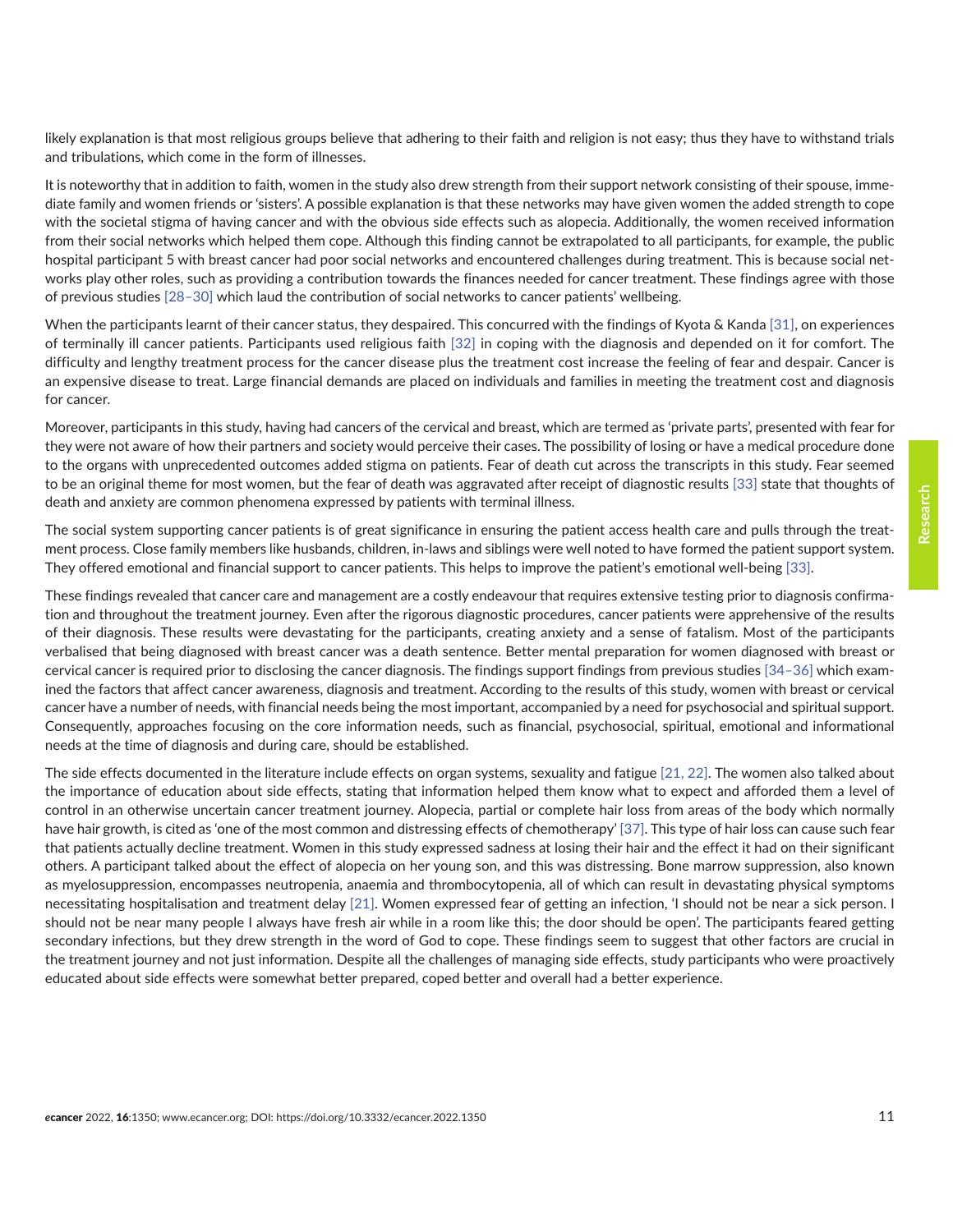<span id="page-11-0"></span>The importance of proactive patient education is also reinforced by study findings [\[21,](#page-13-0) [22,](#page-13-0) [38\];](#page-13-0) women reported the impact of this education. Future studies can explore the most effective means of providing this education and partner with cancer survivors to develop patientcentred, contextually relevant educational materials.

### *Study limitations*

The small purposive sample poses potential limitations, and the findings from this study are not generalisable to Kenyan women who are diagnosed with breast and cervical cancer. There might be information bias and/or recall bias regarding disease stage and presenting symptoms. This study was conducted in Nairobi, a large urban centre, and may not necessarily capture the experiences of women living in other smaller centres or villages. These women may not necessarily have access to screening programmes and the level of tertiary care available in Nairobi.

### **Conclusion**

This study suggests that individual HL is not the ultimate in decision-making and involvement. Still, other issues such as fear, faith, social support and finances contribute to the ability and capacity to use information. The study findings will inform educational programme content for nurses involved in primary health care settings, specialist oncology settings and specifically patients diagnosed with breast or cervical cancer.

### **List of abbreviations**

HL, Health literacy; NACOSTI, National Commission for Science, Technology, and Innovation; NHIF, National Hospital Insurance Fund.

### **Conflicts of interest**

None of the authors have conflicts of interest to declare.

### **Funding**

A grant funded study by CRDFGLOBAL Beginning Investigator Grant for Catalytic Research (BIG CAT) Initiative.

### **Acknowledgments**

This work was supported by CRDFGlobal BIG CAT, funded by U.S. National Institutes of Health (NIH) National Cancer Institute (NCI). Dinah Kassaman is a PhD student at Salford University and acknowledges the support of her supervisors Professor Alison Brettle and Dr Gaynor Bagnall. The authors would acknowledge the women who agreed to participate in this study. Dinah Kassaman, Tayreez Mushani, Peterson Karani acknowledge the Aga Khan University School of Nursing and Midwifery for supporting this work. This work was supported in part by NIH/NCI Cancer Center Support Grant No. P30CA008748-53.

### **References**

1. Torre LA, Islami F, and Siegel RL, *et al* (2017) **[Global cancer in women: burden and trends](http://www.ncbi.nlm.nih.gov/pmc/articles/PMC8162879)** *Cancer Epidemiol Biomarkers Prev* **26**(4) 444– [457 https://doi.org/10.1158/1055-9965.EPI-16-0858 PMID: 28223433](http://www.ncbi.nlm.nih.gov/pmc/articles/PMC8162879)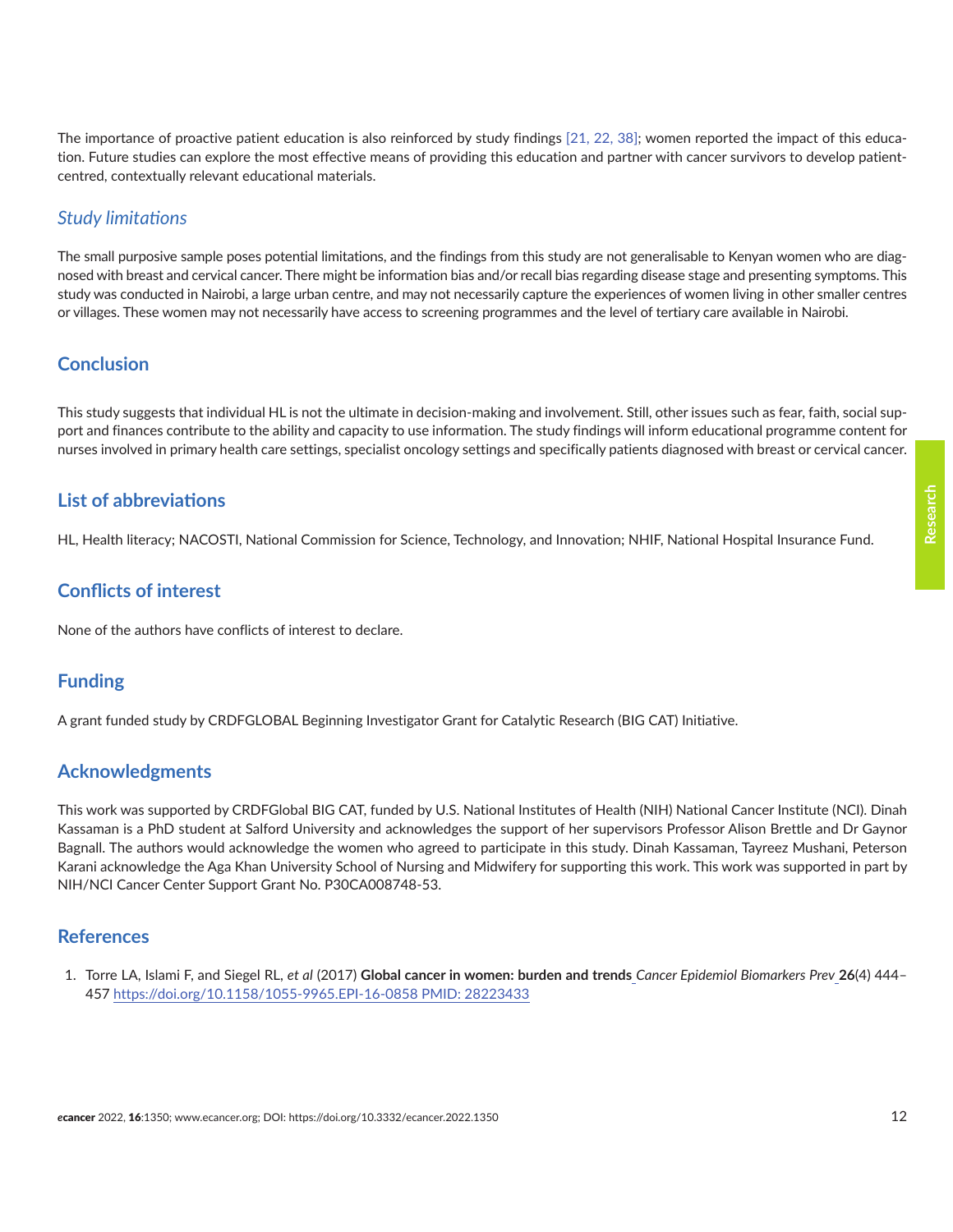- <span id="page-12-0"></span>2. Kenya National Cancer Control Strategy (2011) **[Ministry of Public Health and Sanitation and Ministry of Medical Services](http://www.ncbi.nlm.nih.gov/pmc/articles/PMC8162879)** *National Cancer Control Strategy* [\(Nairobi: Kenya National Cancer Control Strategy\)](http://www.ncbi.nlm.nih.gov/pmc/articles/PMC8162879)
- 3. Rosser JI, Hamisi S, and Njoroge B, *et al* (2015) **[Barriers to cervical cancer screening in rural Kenya: perspectives from a provider survey](http://www.ncbi.nlm.nih.gov/pmc/articles/PMC8162879)** *J Community Health* **40**[\(4\) 756–761 https://doi.org/10.1007/s10900-015-9996-1 PMID: 25677728 PMCID: 8162879](http://www.ncbi.nlm.nih.gov/pmc/articles/PMC8162879)
- 4. Kibicho JW (2014) *[Factors Influencing Utilization of Cervical Cancer Screening SerVices in Embu Hospital, Embu County, Kenya](http://www.ncbi.nlm.nih.gov/pmc/articles/PMC8162879)* [http://ere[pository.uonbi.ac.ke/handle/11295/74569?show=full](http://www.ncbi.nlm.nih.gov/pmc/articles/PMC8162879)] Date accessed: 22/12/16
- 5. Kivuti-Bitok LW, Pokhariyal GP, and Abdul R, *et al* (2013) **An exploration of opportunities and challenges facing cervical cancer managers in Kenya** *BMC Res Notes* **6**(1) 1–10 <https://doi.org/10.1186/1756-0500-6-136>
- 6. Kisuya J, Wachira J, and Busakhala N, *et al* (2015) **Impact of an educational intervention on breast cancer knowledge in Western Kenya** *Health Educ Res* **30** 786–796<https://doi.org/10.1093/her/cyv043> PMID: [26336906](http://www.ncbi.nlm.nih.gov/pubmed/26336906)
- 7. Naanyu V, Asirwa CF, and Wachira J, *et al* (2015) **Lay perceptions of breast cancer in Western Kenya** *World J Clin Oncol* **6**(5) 147–155 <https://doi.org/10.5306/wjco.v6.i5.147>PMID: [26468451](http://www.ncbi.nlm.nih.gov/pubmed/26468451) PMCID: [4600189](http://www.ncbi.nlm.nih.gov/pmc/articles/PMC4600189)
- 8. Arber A, Odelius A, and Williams P, *et al* (2017) **Do patients on oral chemotherapy have sufficient knowledge for optimal adherence? A mixed methods study** *Eur J Cancer Care* **26**(2) 12413<https://doi.org/10.1111/ecc.12413>
- 9. Damiani G, Basso D, and Acampora A, *et al* (2015) **The impact of level of education on adherence to breast and cervical cancer screening: evidence from a systematic review and meta-analysis** *Prev Med* **81** 281–289 <https://doi.org/10.1016/j.ypmed.2015.09.011> PMID: [26408405](http://www.ncbi.nlm.nih.gov/pubmed/26408405)
- 10. Epstein RM and Street RL (2011) **The values and value of patient-centered care** *Ann Fam Med* **9**(2) 100–103 [https://doi.org/10.1370/](https://doi.org/10.1370/afm.1239) [afm.1239](https://doi.org/10.1370/afm.1239) PMID: [21403134](http://www.ncbi.nlm.nih.gov/pubmed/21403134) PMCID: [3056855](http://www.ncbi.nlm.nih.gov/pmc/articles/PMC3056855)
- 11. Jemal A, Center MM, and DeSantis C, *et al* (2010) **Global patterns of cancer incidence and mortality rates and trends** *Cancer Epidemiol Biomarkers Prev* **19**(8) 1893–1907 <https://doi.org/10.1158/1055-9965.EPI-10-0437> PMID: [20647400](http://www.ncbi.nlm.nih.gov/pubmed/20647400)
- 12. Tong A, Sainsbury P, and Craig J (2007) **Consolidated criteria for reporting qualitative research (COREQ): a 32-item checklist for interviews and focus groups** *Int J Qual Health Care* **19**(6) 349–357<https://doi.org/10.1093/intqhc/mzm042> PMID: [17872937](http://www.ncbi.nlm.nih.gov/pubmed/17872937)
- 13. Polonyi MA, Henriksen Jr RC, and Serres SA (2011) [http://counselingoutfitters.com/vistas/vistas11]
- 14. Allen JD, Leyva B, and Torres AI, *et al* (2014) **Religious beliefs and cancer screening behaviors among Catholic Latinos: implications for faith-based interventions** *J Health Care Poor Underserved* **25**(2) 503–526 <https://doi.org/10.1353/hpu.2014.0080>PMID: [24858865](http://www.ncbi.nlm.nih.gov/pubmed/24858865) PMCID: [4162660](http://www.ncbi.nlm.nih.gov/pmc/articles/PMC4162660)
- 15. Öhman A (2008) *Fear and Anxiety: Overlaps and Dissociations*
- 16. Trusson D, Pilnick A, and Roy S (2016) **A new normal? Women's experiences of biographical disruption and liminality following treatment for early stage breast cancer** *Soc Sci Med* **151** 121–129 <https://doi.org/10.1016/j.socscimed.2016.01.011> PMID: [26802368](http://www.ncbi.nlm.nih.gov/pubmed/26802368)
- 17. Huddy L (2004) **Fear and how it works: science and the social sciences** *Soc Res Int Quart* **71**(4) 801–805
- 18. Chuma J and Okungu V (2011) **Viewing the Kenyan health system through an equity lens: implications for universal coverage** *Int J Equity Health* **10**(1) 1–4 <https://doi.org/10.1186/1475-9276-10-22>
- 19. Gakunga R, Kinyanjui A, and Ali Z, *et al* (2019) **Identifying barriers and facilitators to breast cancer early detection and subsequent treatment engagement in Kenya: a qualitative approach** *Oncologist* **24**(12) 1594 <https://doi.org/10.1634/theoncologist.2019-0257>
- 20. Katapodi MC, Facione NC, and Miaskowski C, *et al* (2002) **The influence of social support on breast cancer screening in a multicultural community sample** *Oncol Nurs Forum* **29**(5) 845–852<https://doi.org/10.1188/02.ONF.845-852> PMID: [12058159](http://www.ncbi.nlm.nih.gov/pubmed/12058159)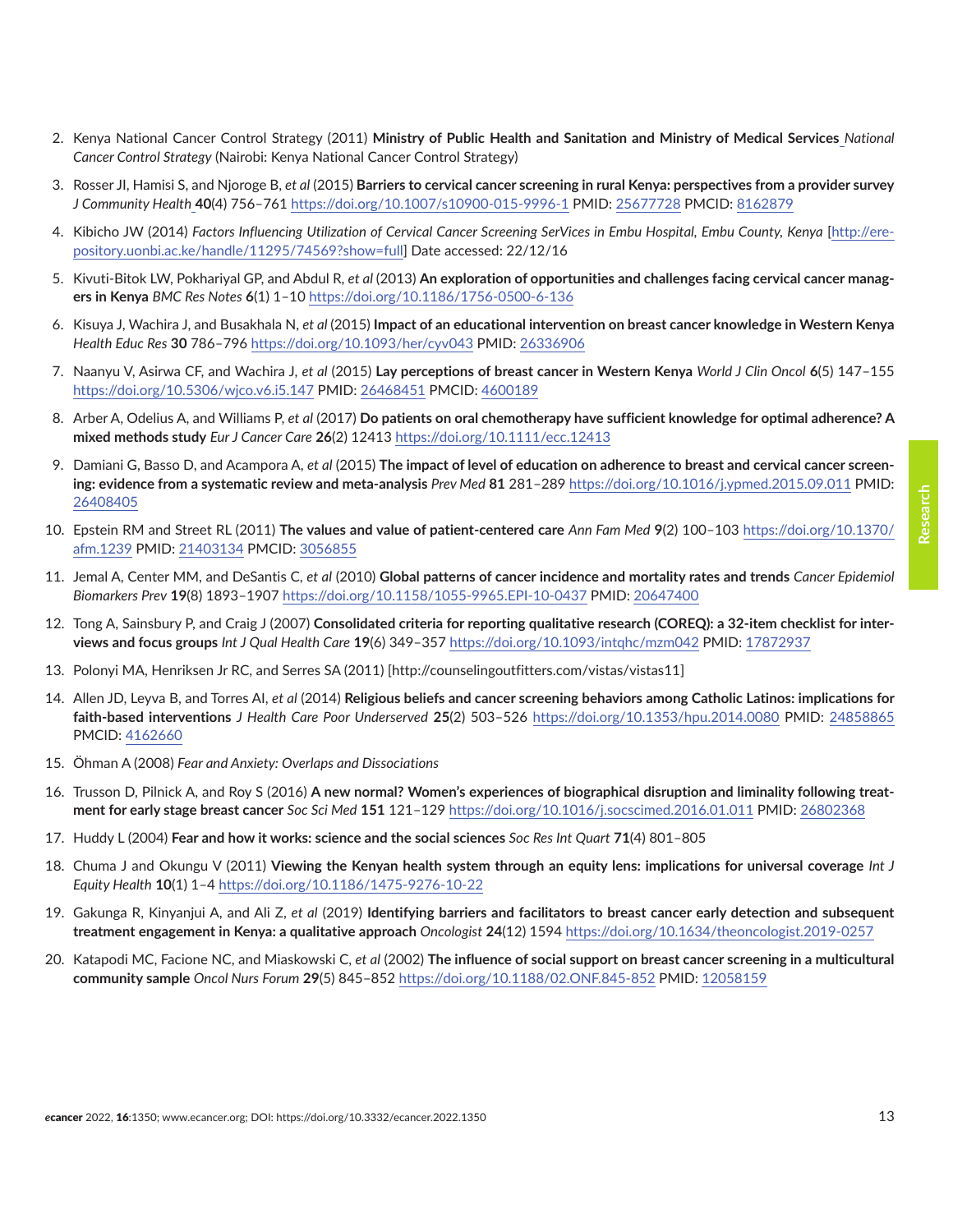- <span id="page-13-0"></span>22. Olsen MM, LeFebvre KB, and Brassil KJ (2019) *Chemotherapy and Immunotherapy Guidelines and Recommendations for Practice* (Pittsburg: Oncology Nursing Society)
- 23. Spichiger E, Rieder E, and Müller-Fröhlich C, *et al* (2012) **Fatigue in patients undergoing chemotherapy, their self-care and the role of health professionals: a qualitative study** *Eur J Oncol Nurs* **16**(2) 165–171 <https://doi.org/10.1016/j.ejon.2011.05.002>
- 24. Mårtensson L and Hensing G (2012) **Health literacy—a heterogeneous phenomenon: a literature review** *Scand J Caring Sci* **26**(1) 151– 160 <https://doi.org/10.1111/j.1471-6712.2011.00900.x>
- 25. Counted V, Possamai A, and Meade T (2018) **Relational spirituality and quality of life 2007 to 2017: an integrative research review** *Health Qual Life Outcomes* **16**(1) 75 <https://doi.org/10.1186/s12955-018-0895-x>PMID: [29690887](http://www.ncbi.nlm.nih.gov/pubmed/29690887) PMCID: [5926536](http://www.ncbi.nlm.nih.gov/pmc/articles/PMC5926536)
- 26. Canada AL, Murphy PE, and Fitchett G, *et al* (2016) Re-examining the contributions of faith, meaning, and peace to quality of life: a report from the American Cancer Society's Studies of Cancer Survivors-II (SCS-II) *Ann Behav Med* **50**(1) 79–86
- 27. [de la Porte](https://www.researchgate.net/profile/Andre-De-La-Porte) A (2016) **Spirituality and healthcare: towards holistic peoplecentred healthcare in South Africa** *HTS Teol Stud* **72**(4) 1–9
- 28. Iskandarsyah A, de Klerk C, and Suardi DR, *et al* (2014) **Psychosocial and cultural reasons for delay in seeking help and nonadherence to treatment in Indonesian women with breast cancer: a qualitative study** *Health Psychol* **33**(3) 214–221 [https://doi.org/10.1037/](https://doi.org/10.1037/a0031060) [a0031060](https://doi.org/10.1037/a0031060)
- 29. Khawar M, Aslam N, and Aamir S (2013) **Perceived social support and death anxiety among patients with chronic diseases** *Pak J Med Res* **52**(3)
- 30. Liao MN, Chen SC, and Lin YC, *et al* (2014) **Education and psychological support meet the supportive care needs of Taiwanese women three months after surgery for newly diagnosed breast cancer: a non-randomised quasi-experimental study** *Int J Nurs Stud* **51**(3) 390– 399 <https://doi.org/10.1016/j.ijnurstu.2013.07.007>
- 31. Kyota A and Kanda K (2019) **How to come to terms with facing death: a qualitative study examining the experiences of patients with terminal Cancer** *BMC Palliat Care* **18**(33) <https://doi.org/10.1186/s12904-019-0417-6> PMID: [30947725](http://www.ncbi.nlm.nih.gov/pubmed/30947725) PMCID: [6449951](http://www.ncbi.nlm.nih.gov/pmc/articles/PMC6449951)
- 32. Ashing-Giwa KT, Kagawa-Singer M, and Padilla GV, *et al* (2004) **The impact of cervical cancer and dysplasia: a qualitative, multiethnic study** Psychooncology **13**(10) 709–777<https://doi.org/10.1002/pon.785> PMID: [15386644](http://www.ncbi.nlm.nih.gov/pubmed/15386644) PMCID: [1704077](http://www.ncbi.nlm.nih.gov/pmc/articles/PMC1704077)
- 33. Usta YY (2012) **Importance of social support in cancer patients** *Asian Pacific J Cancer Prev* **13** 3569–3572 [https://doi.org/10.7314/](https://doi.org/10.7314/APJCP.2012.13.8.3569) [APJCP.2012.13.8.3569](https://doi.org/10.7314/APJCP.2012.13.8.3569)
- 34. Ajayi IO, Onibokun AC, and Soyannwo OA (2013) **Breast and cervical cancers awareness and screening practices among rural women in ona-ara local government area, Ibadan, Nigeria** *Afr J Biomed Res* **16**(2) 95–99
- 35. Al-Khamis NK (2018) **Low awareness of breast cancer and considerable barriers to early presentation among Saudi women at a primary care setting** *J Cancer Educ* **33**(2) 391–397<https://doi.org/10.1007/s13187-016-1119-x>
- 36. Ciardiello F, Adams R, and Tabernero J, *et al* (2016) **Awareness, understanding, and adoption of precision medicine to deliver personalized treatment for patients with cancer: a multinational survey comparison of physicians and patients** *Oncologist* **21**(3) 292–300 <https://doi.org/10.1634/theoncologist.2015-0279> PMID: [26888693](http://www.ncbi.nlm.nih.gov/pubmed/26888693) PMCID: [4786350](http://www.ncbi.nlm.nih.gov/pmc/articles/PMC4786350)
- 37. Mooney K (2019) **Cutaneous toxicities and alopecia** *Chemotherapy and Immunotherapy Guidelines and Recommendations for Practice* eds MM Olsen, KB LeFebvre, and KJ Brassil (Pittsburg: Oncology Nursing Society) pp 501–523
- 38. Mitchell SA (2019) **Fatigue** *Chemotherapy and Immunotherapy Guidelines and Recommendations for Practice* eds MM Olsen, KB LeFebvre, and KJ Brassil (Pittsburg: Oncology Nursing Society) pp 537–551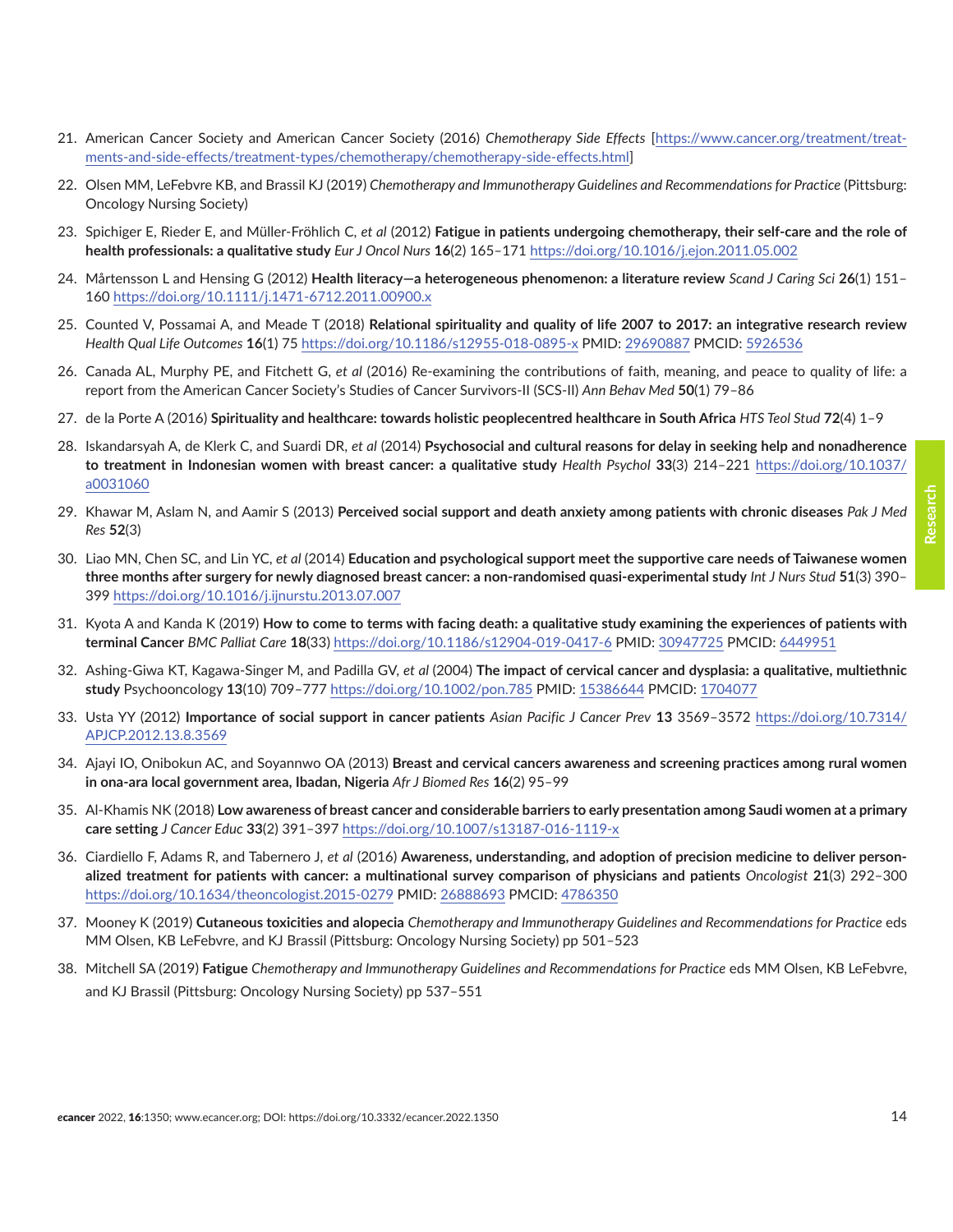### **Appendix A. Semi-structured interview guide.**

Interview questions

- 1. Events leading to diagnosis
	- 1. Tell me about how long you have been unwell
	- 2. When did you first go to the clinic or the hospital and why \_\_\_\_\_\_ hospital.
	- 3. What made you want to see the doctor?
- 2. Current understanding of illness, treatment & medicines
	- 1. What did the doctor/nurse explain to you when you went to the hospital?
	- 2. Tell me what you understand/understood about what they said about what you were experiencing and what they said might be wrong?
	- 3. Can you tell me in your own words what you think is wrong?
	- 4. Did they give you any instruction or medicines to take home? Can you show them to me and tell me what you understand about the medicines/instructions?
- 3. Cultural beliefs
	- 1. Apart from what the doctor said will help you, do you have any other beliefs about things that will help you get better?
	- 2. Are you also consulting a traditional healer and how have they explained things?
- 4. Reflections
	- 1. What could the doctor/nurse have done differently to help you better understand your illness/medicines/instructions?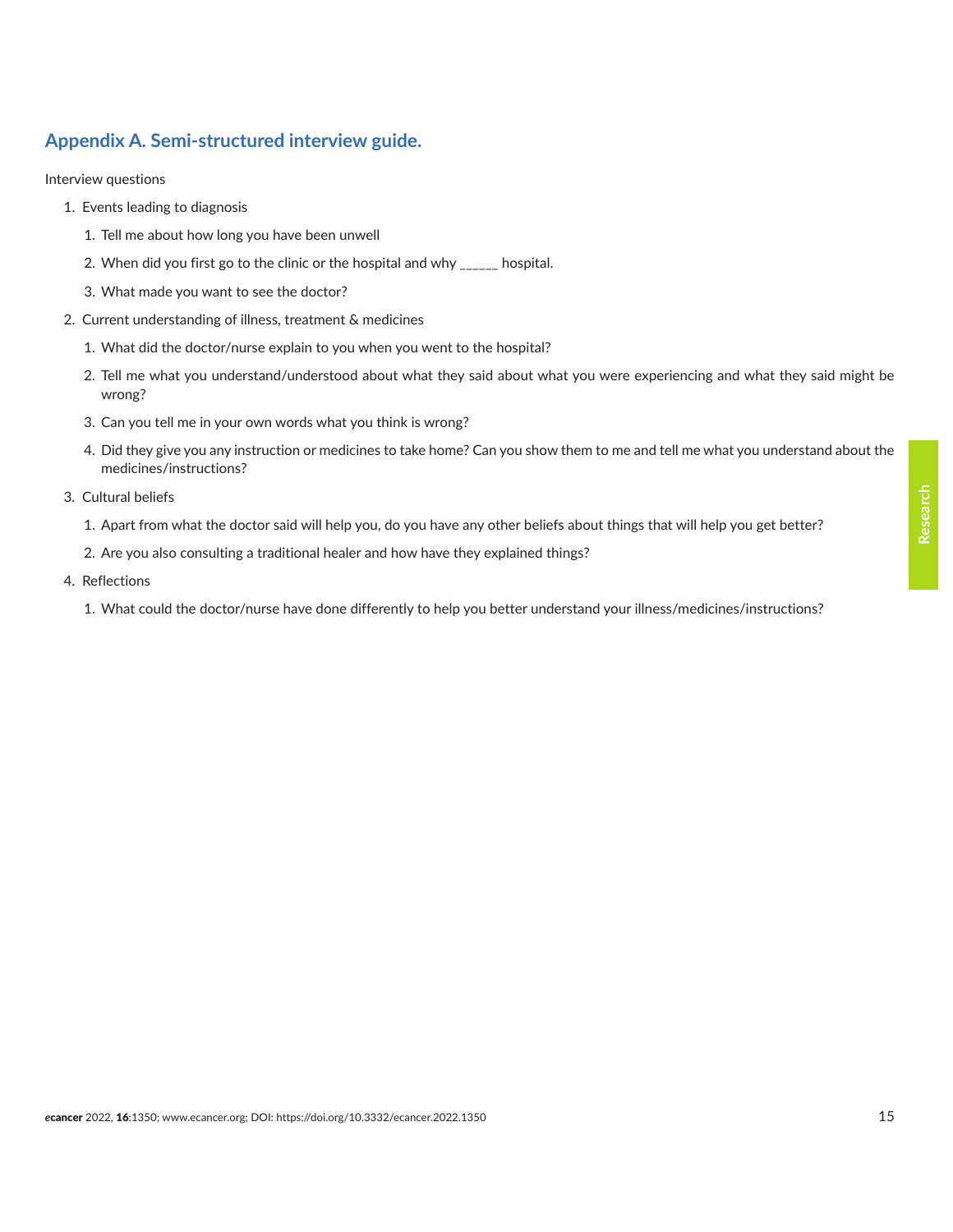### Post interview summary

ID: \_\_\_\_\_\_\_\_\_\_\_\_\_\_\_\_\_\_\_\_\_\_\_\_\_\_\_\_\_\_\_\_\_\_\_\_\_ Date: \_\_\_\_\_\_\_\_\_\_\_\_\_\_\_\_\_\_\_\_\_\_\_\_\_\_\_\_\_\_\_\_\_\_\_ Interviewer: \_\_\_\_\_\_\_\_\_\_\_\_\_\_\_\_\_\_\_\_\_\_\_\_\_\_\_\_\_\_ Length of interview: \_\_\_\_\_\_\_\_\_\_\_\_\_\_\_\_\_\_\_\_\_\_\_\_ Location: \_\_\_\_\_\_\_\_\_\_\_\_\_\_\_\_\_\_\_\_\_\_\_\_\_\_\_\_\_\_\_\_\_ Type of interview (circle one): Initial first follow-up second follow-up Detailed questions (Interviewer to fill out notes): How did the woman appear to present (comfortable, uncomfortable)? Who was present at the interview? (specific family members, care-givers, the woman was alone)

Was the woman ready to engage in a conversation? (Nervous at first, reluctant to engage, eager to engage)

Items that came up during the interview that should be followed up at the next interview.

**Research**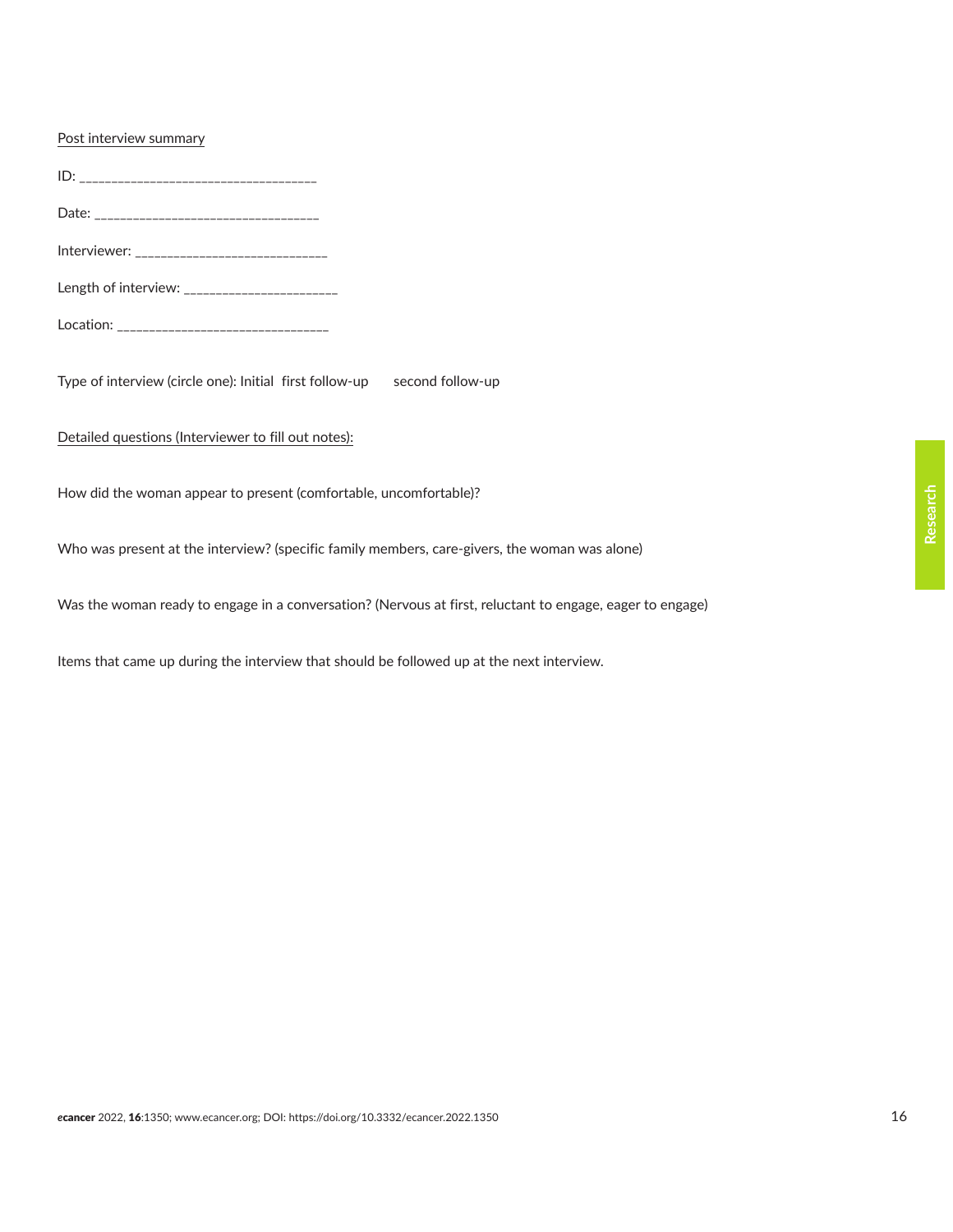### **Appendix B. PIS and informed consent form.**

#### **Informed consent form for HL study, Nairobi, Kenya**

This informed consent form is for women with cancers of the breast or cervical who we are inviting to participate in research titled, 'Cancer related health literacy status, information and educational needs of patients diagnosed with cancers of the cervical and breast in Kenya'.

| Name of principle investigator: | Dinah Kassaman                                      |
|---------------------------------|-----------------------------------------------------|
| Name of organisation:           | Aga Khan University School of Nursing and Midwifery |
| <b>Contact information:</b>     | diana.kassaman@aku.edu Telephone: 0722408019        |
|                                 | sharon.brownie@aku.edu Telephone: 0733247174        |
|                                 | Tayreez.mushani@aku.edu Telephone: 0733400474       |

#### **This informed consent form has two parts:**

- **Information sheet (to share information about the study with you)**
- **Consent form (for signatures if you choose to participate)**

### **You will be given a copy of the full informed consent form**

#### **Study title**

Cancer related health literacy: a qualitative research study of the information and educational needs of patients diagnosed with cancers of the breast or cervical in Kenya.

#### **Patient information sheet (PIS)**

**Study title:** Cancer related health literacy status, information and educational needs of patients diagnosed with cancers of the cervical and breast in Kenya.

#### **Introduction**

My name is Dinah Kassaman and I am a lecturer at the Aga Khan University School of Nursing and Midwifery in Nairobi. I would like to invite you to take part in a research study. Before you decide, I need you to understand why the research is being done and how you will be involved. Before you decide, you can talk to anyone you feel comfortable with about the research. If there are any words on this form that you do not understand, please ask us and we will be happy to help. We are doing research to identify the type of information that is given to women with cancer and how the women understand this information. If you have questions later, you can ask me or anyone on my team. My contact information is provided above.

#### **Purpose of the research**

The number of women with breast/cervical cancer is increasing in Kenya and the government is concerned about it. We want to understand how women with cancer understand the information that is given to them about their illness and treatment. This knowledge will help us to improve the information provided from health care professionals.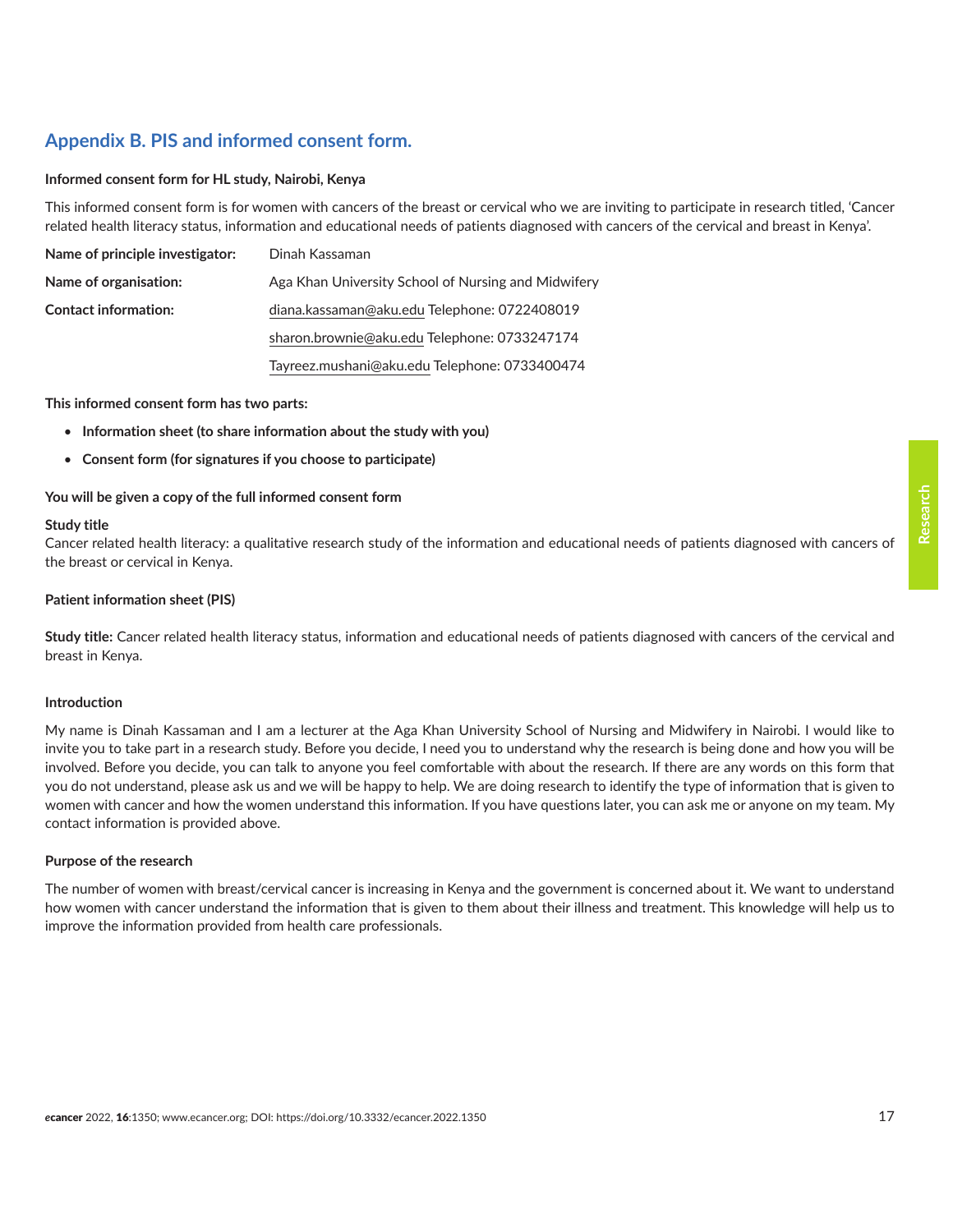### **Participant selection**

You are being invited to take part in this research because you have been diagnosed with cancer of the cervical/breast and you are on treatment. Your experiences and how information was given to you are what this study seeks to hear. We feel that by sharing your experience, you can help us to better understand the type of information that is helpful for patients with cancer.

#### **Voluntary participation**

Taking part in this research is completely voluntary. We will describe the study and go through the information sheet which we will give you. We will then ask you to sign a consent form to show that you have agreed to take part. If you decided to take part in the study, you are free to withdraw at any time without giving a reason; this will not affect your treatment in any way and all data up to the point that you withdraw will be stored for a minimum of 5 years from the hand in date.

### **What will happen to you if you take part?**

I will explain to you about the study in the cancer clinic, then I will give you an information sheet which is detailed and a consent form. You will go home with the documents, and after reading and agreeing to participate in the study, you will sign the consent form and return it to the clinic on your next visit. If you agree to participate, the research assistant will call you so that the time and venue of the interview can be planned and agreed upon. The research will take place over 18 months in total. During that time, we will visit you three times for interviewing. If you accept, you will be invited to participate in three (3) separate interviews which will last approximately 30–60 minutes. The first interview will be decided by you, followed by two more interviews of 6 weeks' interval. During the interview, I or another interviewer will sit down with you in a comfortable place either at the hospital or if it is better for you, we can also do the interview at your home. We will ask you a series of questions which we have prepared. If you do not wish to answer a particular question during the interview, you can tell the interviewer and they will move to the next question. No one else but the interviewer will be present unless you would like someone else to be there. We will tape record the information so that we can listen to it later and transfer it to text format. No one else except the research team will be able to see this information. No one will be identified by name on the tape. The recording will be kept in a locked cupboard and will be destroyed after the research is finished.

#### **Risks**

There are no risks to you if you participate in this research but, if we ask you a question that makes you feel uncomfortable, you can choose not to answer the question. In case you get distressed as you recall the events surrounding the cancer diagnosis and treatment, there will be counselling services available and we will appropriately refer you for psychological support if you agree.

Details of psychological support service can be found at the end of this information sheet.

#### **Possible benefits**

We cannot promise that the study will be of direct benefit to you, but the information from this research will help to increase the understanding of the type of health information to be given to women with cancer.

#### **Will my taking part in the study be kept confidential?**

All information which is collected from you during the course of the research will be anonymised, and any information about you which leaves the university will have your name and address removed so that you cannot be recognised. If, however, you would prefer to be credited for your contribution, I will be happy to ensure that you are clearly named and referenced.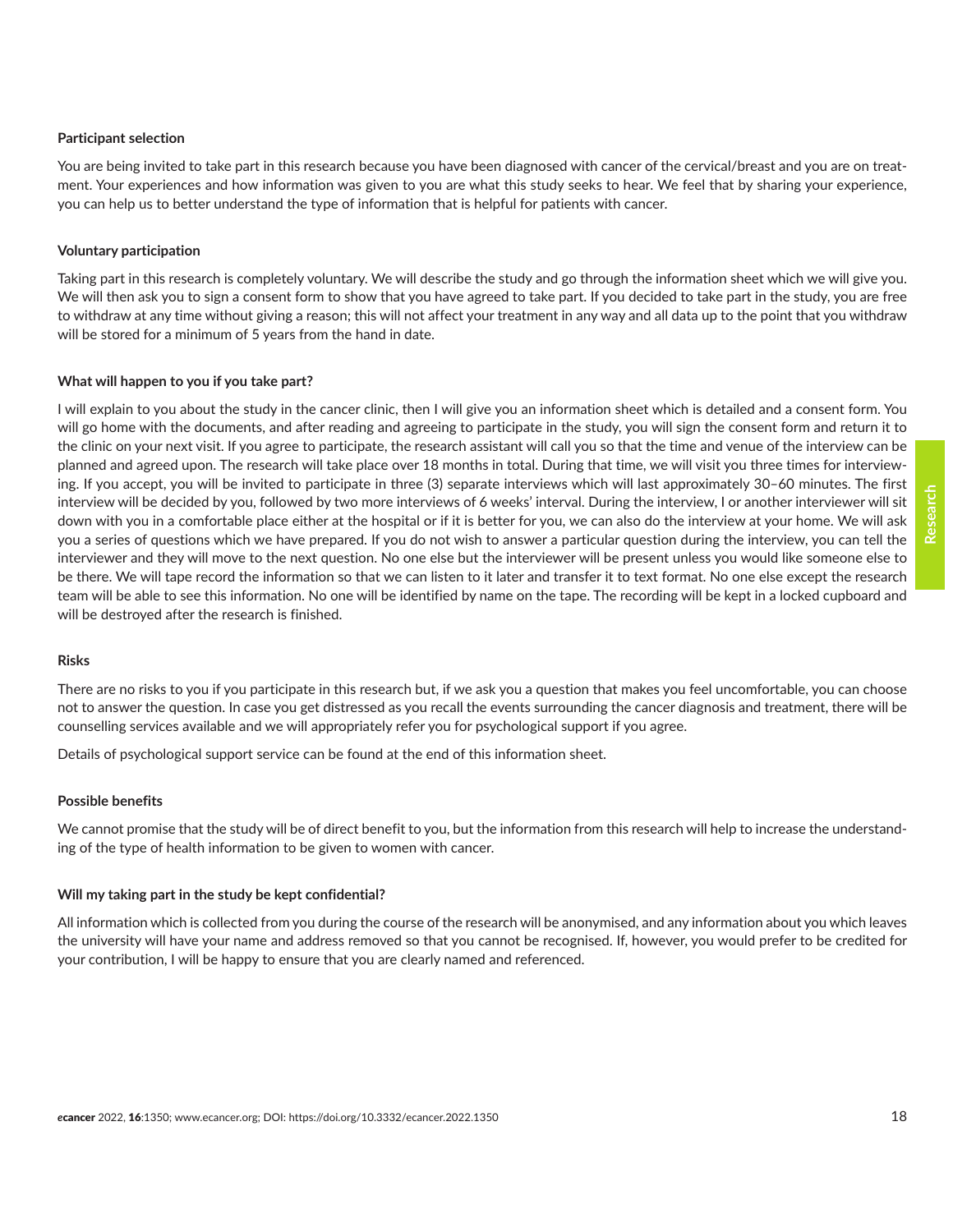Further to this:

- Your data will be stored safely, specifically:
	- a. Individual participant research data, such as questionnaires/interview scripts will be anonymous and given a research code, known only to the researcher.
	- b. A master list identifying participants to the research codes data will be held on a password protected computer accessed only by the researcher.
	- c. Hard paper/taped data will be stored in a locked cabinet, within locked office, accessed only by researcher.
	- d. Electronic data will be stored on a password protected computer known only by researcher.
- Your data will be used solely for the purposes of this study.
- Your data will be accessible only by authorised persons such as researchers within the team, supervisors and regulatory authorities (Kenya Ethics committees and the Kenya National Council of Science and Technology (NACOSTI).
- Your data will be retained for a maximum of 3 years (after the hand in date) before being disposed of in a controlled manner.

Also note that any information about you which leaves the university will have your personal details removed so that you cannot be recognised. Results would be published in research journals or presented in conferences or elsewhere without disclosing participants' names.

'I am aware that if I reveal anything that is harmful to self or others, the researcher will have to share that information with the appropriate authorities'.

#### **What if there is a problem?**

In case you have a concern about any aspect of the study, you should ask to speak to the researcher (Dinah Kassaman 0722408019 or Tayreez Mushani 0733400474) who will do their best to answer your questions. If your issue is not sorted out and you wish to complain formally, you can do this by contacting the Research Supervisor (Professor Allison Brettle, Telephone number: 0161 295 0447) or the chairman of Research committee, Aga Khan University, Nairobi (Professor William Macharia 020 3 740000 EXT 2148/1136).

#### **What will happen if I do not carry on with the study?**

If you withdraw from the study, all tape recorded interviews collected from you, to that date will be destroyed and your name removed from the study files; we may however need to use the data collected up until your withdrawal.

#### **What will happen to the results of the research study?**

The study findings will be reported through publications in journals – one in the field of cancer nursing and another in an education journal. In addition, the Aga Khan University has links with national news reporters and newspapers and an article will be drafted for press release. Study investigators will also share findings by making formal presentations at Cancer nursing conferences. Results will also be shared with local health care professionals through the weekly seminar series on ongoing faculty research activities. You will not be identified in any report or publication.

#### **Who is organising or sponsoring the research?**

This research has been funded by CRDFGLOBAL under BIG CAT initiative.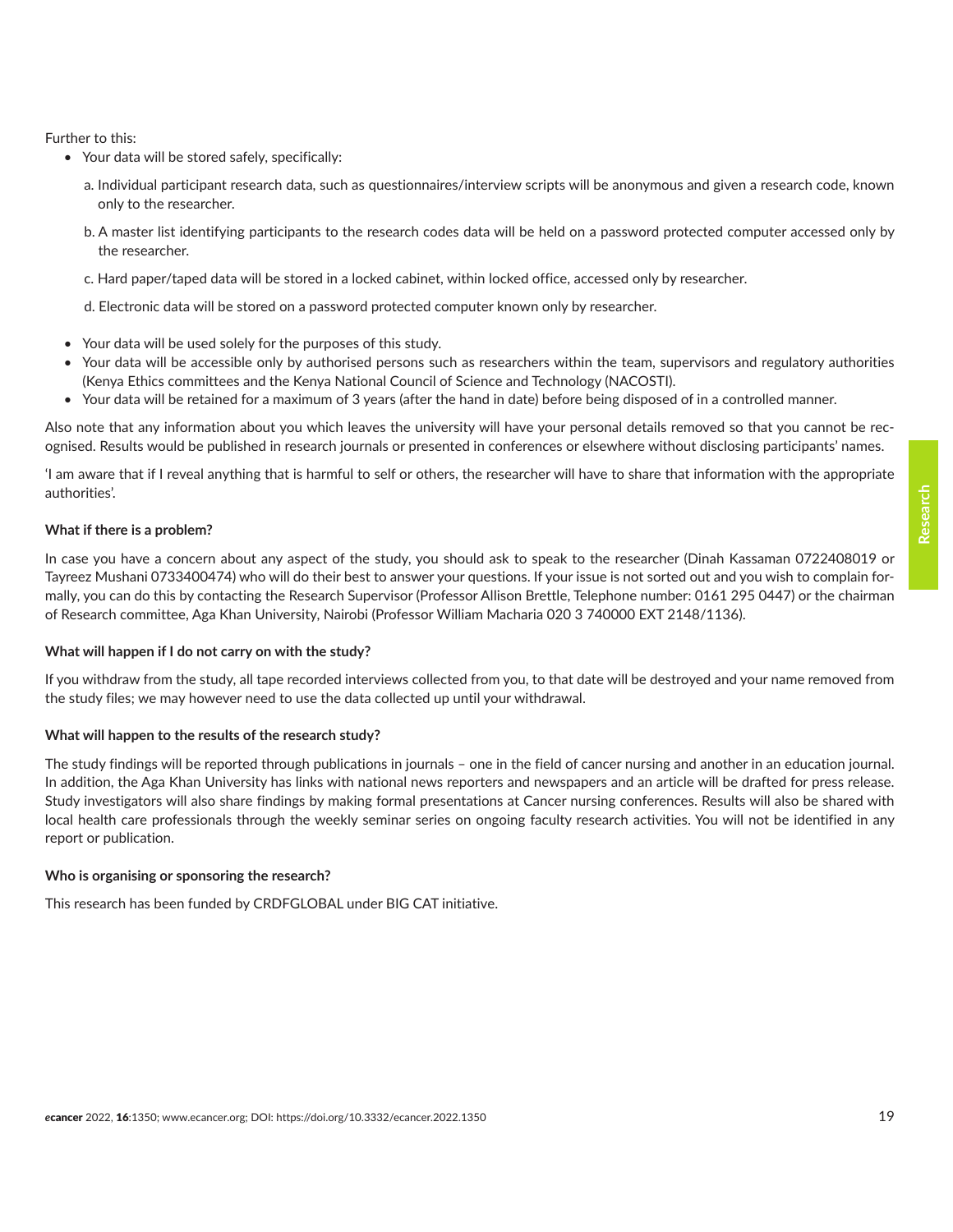For Psychological support, call: Mrs Mary Gitau Telephone: +254722753473/731888066

For further information or to ask questions contact: Professor Alison Brettle Professor in Health Information and Evidence Based Practice| School of Health and Society, University of Salford, Mary Seacole Building, Frederick Road, Salford, M6 6PU Tel: 0161 295 0447, Email: [a.brettle@salford.ac.uk](mailto:a.brettle@salford.ac.uk)